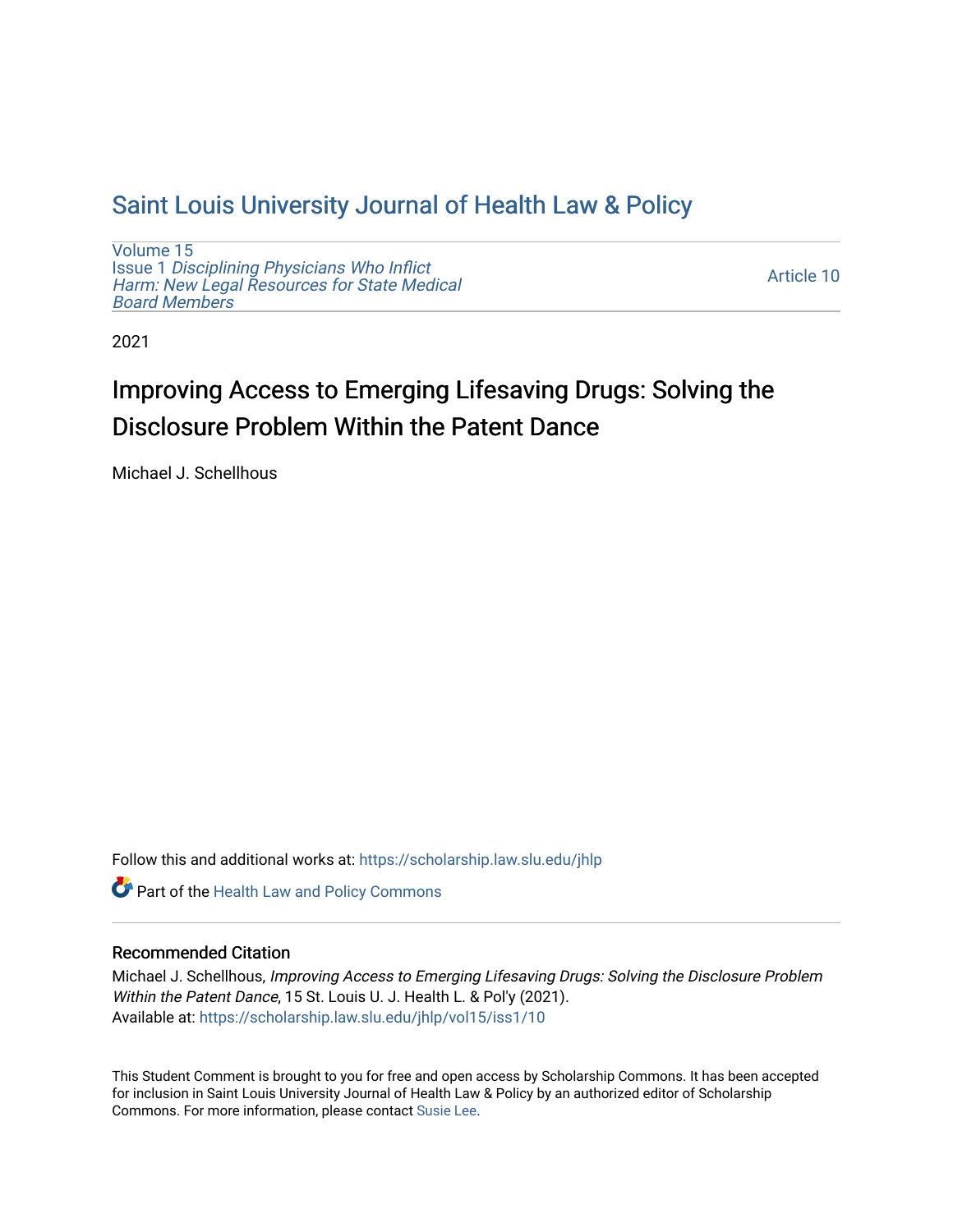### **IMPROVING ACCESS TO EMERGING LIFESAVING DRUGS: SOLVING THE DISCLOSURE PROBLEM WITHIN THE PATENT DANCE**

#### ABSTRACT

*Biologics are a growing class of pharmaceutical drugs and are associated with a significant portion of major medical breakthroughs over the past fifty years. However, in comparison with traditional small-molecule drugs, biologics are vastly more complex, more difficult to manufacture, and extremely expensive. Congress passed the Biologics Price Competition and Innovation Act (BPCIA) in an effort to increase the availability of biosimilars—the generic versions of biologic drugs—but the BPCIA has been largely ineffective. This is due, in part, to the lack of a standard regarding initial information disclosures required at the outset of the BPCIA process, leading to a cumbersome and inefficient process that is mired in disputes over the adequacy of initial disclosures. Rulings by the Supreme Court in* Sandoz Inc. v. Amgen Inc. *and the Federal Circuit in* Amgen Inc. v. Hospira, Inc. *have further complicated the issue and cemented several problematic practices. This article examines the impact of the current lack of a disclosure standard within the BPCIA and proposes that the adoption of the enablement standard from patent law would reduce unnecessary litigation, provide a more streamlined process, and bring some much-needed balance to follow-on competition. Such a change is likely to increase the number of biosimilars entering the market, leading to decreased patient costs and increased accessibility for millions of patients whose lives may depend on access to this critical class of drugs.*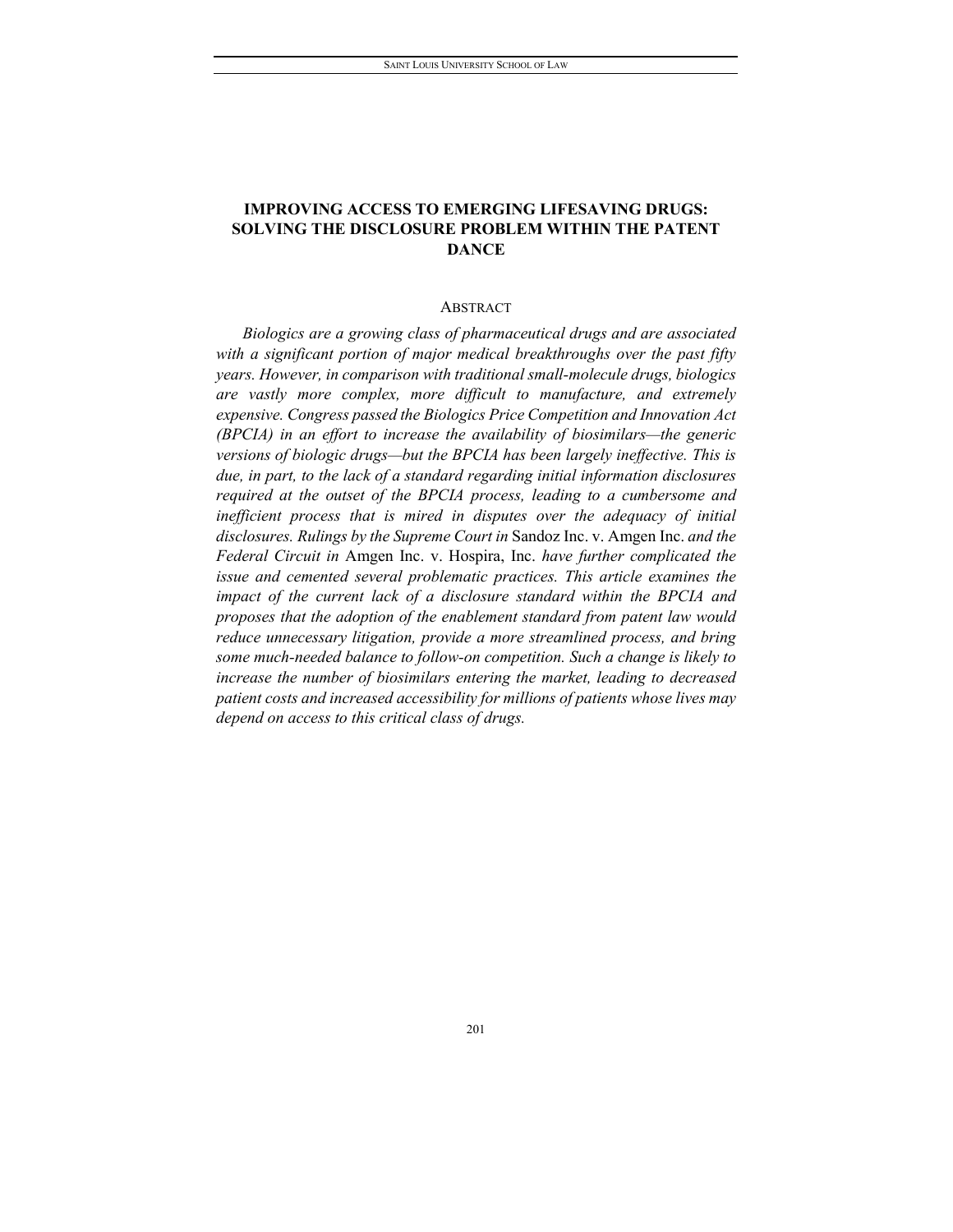#### I. INTRODUCTION

Susie Christoff is a fifty-nine-year-old woman who suffers from debilitating psoriatic arthritis.<sup>[1](#page-2-0)</sup> After trying a series of treatments, Christoff finally found one that worked: an expensive, once-a-month injection of Cosentyx, a treatment manufactured by Novartis. [2](#page-2-1) Without the treatment, Christoff's fingers swell significantly, and she describes her daily experience as "24/7 constant pain in . . . the ankles and feet . . . I can't sleep, I can't sit still. I cry. I throw pillows. It's just . . . awful."[3](#page-2-2) When a disability caused Christoff to switch her insurance to a Medicare Advantage plan, her out-of-pocket costs for the monthly treatment soared to  $$1,300$  a month—more than three times her monthly car payment.<sup>[4](#page-2-3)</sup> As Christoff recounted, "I can't get down on the sand to play with my kids without help. I can't get up without help. . . I'm not ready to stop trying. But I'm also not ready to go through my entire retirement fund to walk."[5](#page-2-4) Tragically, Christoff's struggle with climbing drug prices is not unique.

Cosentyx is part of an emerging class of drugs called biologics.<sup>[6](#page-2-5)</sup> As opposed to traditional small-molecule drugs that are synthesized through relatively straightforward chemical reactions, biologics are large, complex molecules derived from living organisms that are often unstable and challenging to replicate.[7](#page-2-6) While these biologics are difficult and costly to develop and manufacture, they represent a significant portion of the major medical breakthroughs over the past fifty years.<sup>8</sup> In many ways, biologics represent "the cutting-edge of biomedical research" in a time when some areas of small-molecule drug research and competition are seen as stagnant or exhausted.<sup>[9](#page-2-8)</sup> These biologics are also often the only treatments available for serious chronic diseases and certain cancers.<sup>[10](#page-2-9)</sup> However, due to their complex nature and high cost of development, biologics are some of the most expensive treatments in existence.<sup>[11](#page-2-10)</sup>

<span id="page-2-1"></span><span id="page-2-0"></span><sup>1.</sup> Sarah Jane Tribble, *Why the U.S. Remains the Most Expensive Market for 'Biologic' Drugs in the World*, NAT'L PUB. RADIO (Dec. 19, 2018, 1:02 PM), https://www.npr.org/sections/healthshots/2018/12/19/676401634/why-the-u-s-remains-the-most-expensive-market-for-biologicdrugs-in-the-world.

<sup>2</sup>*. Id.*

<sup>3</sup>*. Id.*

<sup>4</sup>*. Id.*

<sup>5</sup>*. Id.*

<sup>6.</sup> Tribble, *supra* note 1.

<span id="page-2-7"></span><span id="page-2-6"></span><span id="page-2-5"></span><span id="page-2-4"></span><span id="page-2-3"></span><span id="page-2-2"></span><sup>7.</sup> Michael A. Carrier & Carl J. Minniti III, *Biologics: The New Antitrust Frontier*, 2018 U. ILL. L. REV. 1, 3, 5 (2018).

<sup>8</sup>*. Id.* at 5.

<sup>9</sup>*. Id.*

<sup>10</sup>*. Id.* at 6.

<span id="page-2-10"></span><span id="page-2-9"></span><span id="page-2-8"></span><sup>11.</sup> Rithika Kulathila, *BPCIA Update: Entropy Is the Price of an Ordered Framework*, 33 BERKELEY TECH. L.J. 1277, 1282 (2018).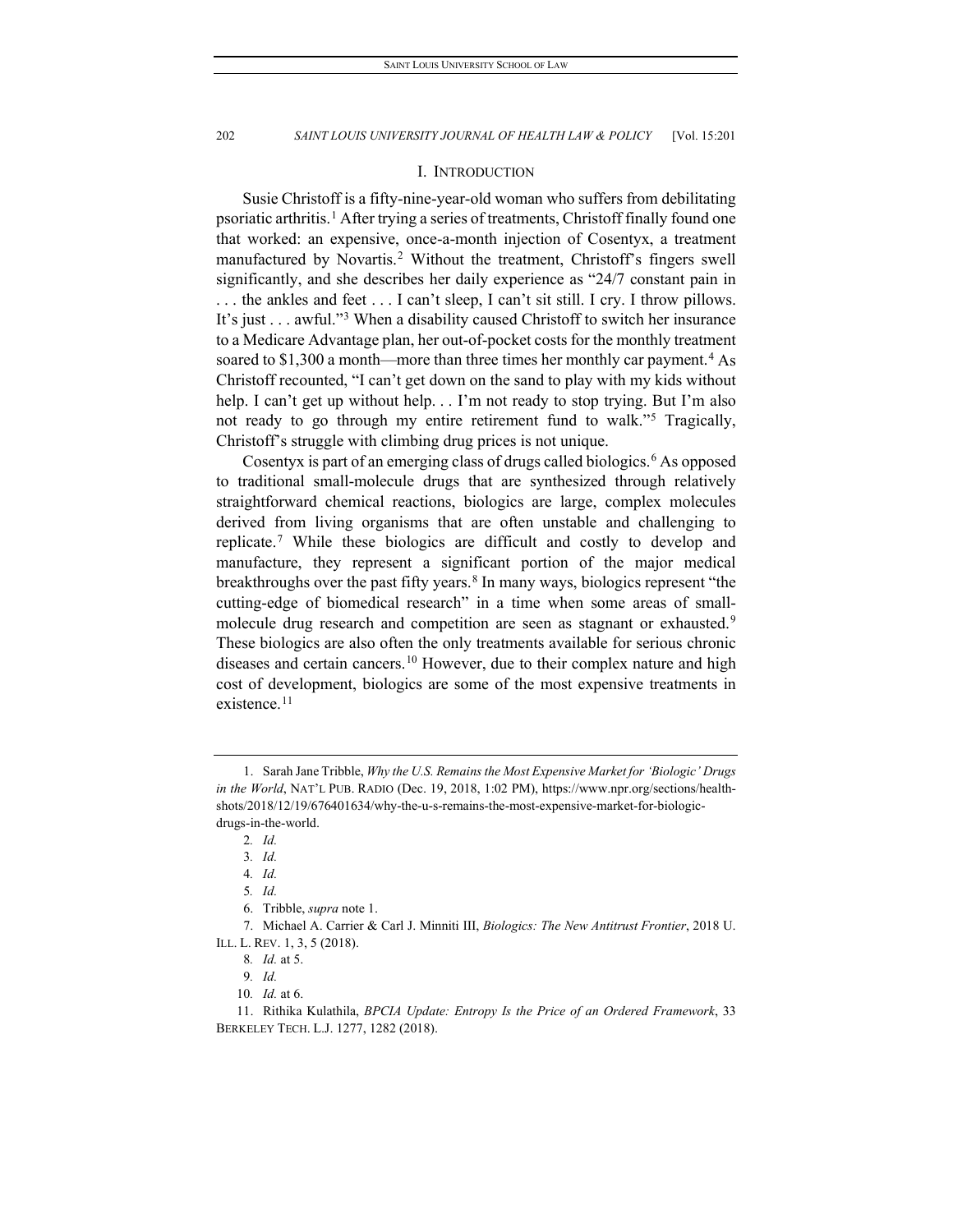For example, in 2019, another Novartis drug, Zolgensma, became the first drug approved by the U.S. Food and Drug Administration (FDA) to have a price tag over two million dollars per treatment.<sup>[12](#page-3-0)</sup> Zolgensma is currently the only known treatment for spinal muscular atrophy, a rare disorder that destroys the nerves that control muscles.<sup>[13](#page-3-1)</sup> Babies born with the most severe form of the disorder generally do not survive past their second birthdays, but the pricey treatment may save these children's lives.[14](#page-3-2) While the price of Zolgensma is abnormally high, even for biologics,  $15$  the reality for millions of Americans is that the battle for access to life-changing treatments continues to be limited by astronomical price tags.

The high prices associated with biologic drugs are not only a byproduct of their complexity but are also due, in part, to various market forces and current intellectual property and regulatory frameworks.[16](#page-3-4) One of the traditional ways to lower drug prices is through the introduction of generic versions of drugs into the market.[17](#page-3-5) Under the Affordable Care Act, the Biologics Price Competition and Innovation Act (BPCIA) established a framework allowing drug manufacturers to create and gain approval for generic versions of biologics.<sup>[18](#page-3-6)</sup> Congress originally envisioned the BPCIA to be a streamlined patent dispute pathway that would clear the way for generic versions of biologics to reach the market.<sup>[19](#page-3-7)</sup> However, the BPCIA has failed to significantly lower costs or increase access to these lifesaving treatments, as relatively few generic versions of

<span id="page-3-4"></span>16*. See* Toon van der Gronde et al., *Addressing the Challenge of High-Priced Prescription Drugs in the Era of Precision Medicine*, PLOS ONE, Aug. 16, 2017, at 1 (discussing the impact of various elements on prescription drug prices, including research and development costs, patent and registration costs, post-registration and reimbursement schemes, and the product lifecycle within the market).

<span id="page-3-5"></span>17*. See* Ana Santos Rutschman, *Regulatory Malfunctions in the Drug Patent Ecosystem*, 70 EMORY L.J. 347, 376 (2020).

<span id="page-3-7"></span>19*. See Biologics and Biosimilars: Balancing Incentives for Innovation: Hearing Before the Subcomm. on Cts. & Competition Pol'y of the H. Comm. on the Judiciary*, 111th Cong. 9 (2009) [hereinafter *Hearing*] (statement of Anna G. Eshoo, Representative, Cal.).

<span id="page-3-0"></span><sup>12.</sup> Rob Stein, *At \$2.1 Million, New Gene Therapy Is the Most Expensive Drug Ever*, NAT'L PUB. RADIO (May 24, 2019, 3:52 PM), https://www.npr.org/sections/health-shots/2019/05/24/725 404168/at-2-125-million-new-gene-therapy-is-the-most-expensive-drug-ever.

<span id="page-3-1"></span><sup>13</sup>*. Id.*; AVEXIS, INC., FULL PRESCRIBING INFORMATION: ZOLGENSMA (rev. 2021), https://www.fda.gov/media/126109/download.

<sup>14.</sup> Stein, *supra* note 12.

<span id="page-3-3"></span><span id="page-3-2"></span><sup>15.</sup> While individual biologic drug prices vary, Humira, an anti-rheumatoid, has been the world's best-selling drug for several years and presents a reasonable approximation of an average biologic with a price of up to \$50,000 a year in the United States. Andrew Pollack, *Makers of Humira and Enbrel Using New Drug Patents to Delay Generic Versions*, N.Y. TIMES (Jul. 15, 2016), https://www.nytimes.com/2016/07/16/business/makers-of-humira-and-enbrel-using-newdrug-patents-to-delay-generic-versions.html.

<span id="page-3-6"></span><sup>18.</sup> Biologics Price Competition and Innovation Act of 2009, Pub. L. No. 111–148, §§ 7001– 03, 124 Stat. 119, 804–21 (2010) (codified at 42 U.S.C. § 262).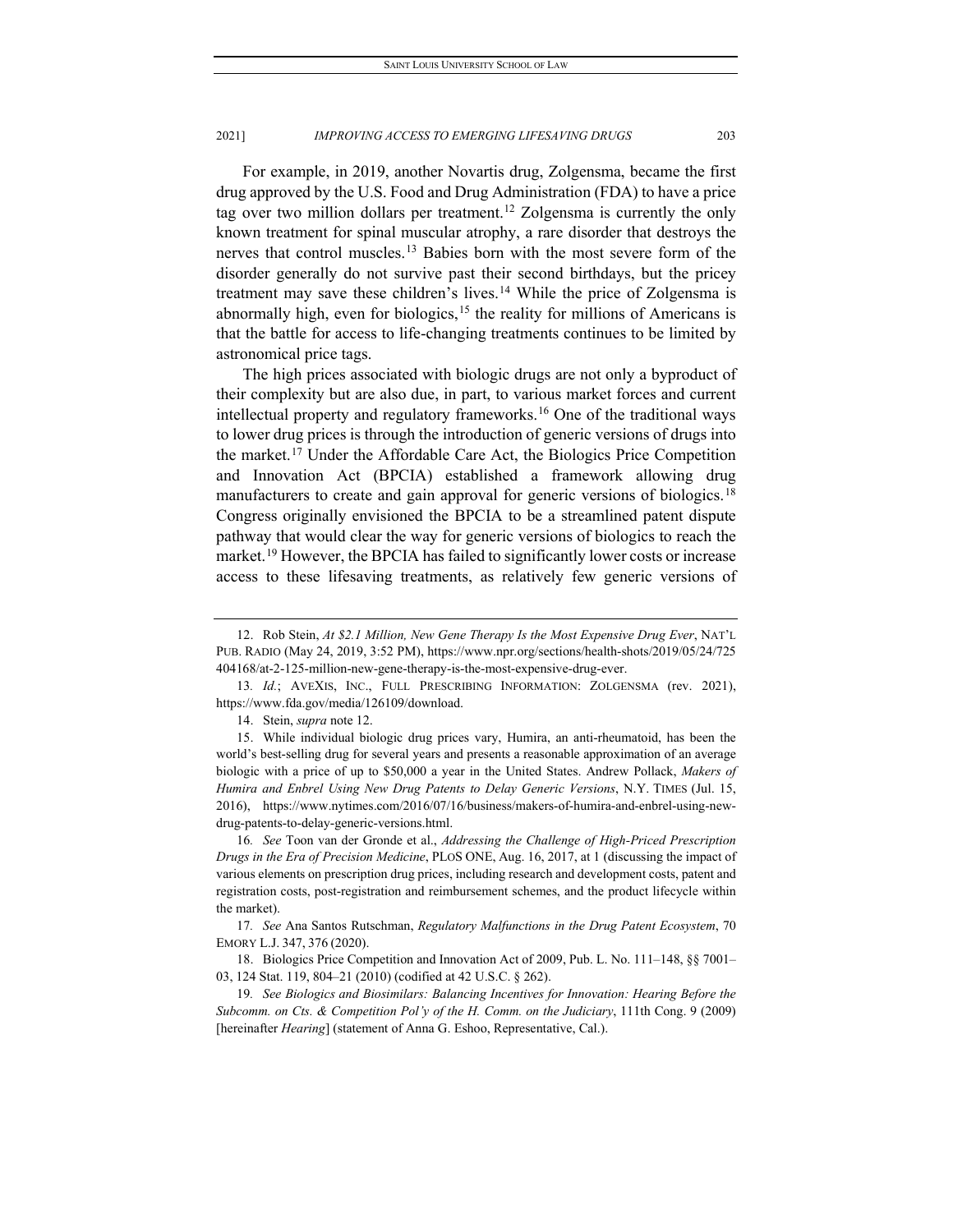biologics have been approved since the BPCIA's passage in [20](#page-4-0)10.<sup>20</sup> As of June 2021, only nine biologic drugs have had generic versions approved by the FDA.[21](#page-4-1) As such, the resulting market competition—and its potential to lower drug prices and increase patient access—is extremely limited.[22](#page-4-2) In comparison, in 2019 alone, the FDA approved or tentatively approved 1,014 traditional generic small-molecule drug applications.[23](#page-4-3)

The failure of the BPCIA is due, in part, to the lack of a standard regarding initial information disclosures for the generic biological product and its manufacturing process. This has led to the parties involved expending effort in arguments over what constitutes an adequate disclosure of this information and has created a cumbersome and wasteful process. The current state of the BPCIA is severely at odds with Congress' original intent of providing a streamlined pathway to encourage and cultivate the creation of more generics within the market.<sup>[24](#page-4-4)</sup> In order to correct this problem and bring the BPCIA back in line with its original goal, Section  $262(1)(2)(A)$  should be amended to establish a clear disclosure standard of information required of both parties at the start of the BPCIA patent dispute resolution process. In particular, adoption of the enablement standard already in use in patent law will allow the involved parties to enter the BPCIA process on more even footing, reduce unnecessary and expensive litigation, and provide a more streamlined pathway that encourages the development of generics to lower drug costs and increase patient access to these emerging lifesaving drugs.

Part II of this article will examine the differences between traditional smallmolecule drugs and biologics and the nature of the generic versions of biologics or biosimilars. Part III will discuss the current statutory landscape surrounding biosimilars, with a particular interest in the BPCIA framework and the statutory language that creates the biosimilar disclosure problem. Part IV will examine how court interpretation of the BPCIA has cemented the biosimilar disclosure problem and led to a widening divide between the interests of the involved parties. Part V will discuss the need for amending the BPCIA to adopt a clear disclosure standard and will propose that the enablement standard from patent law be adopted into the BPCIA.

<span id="page-4-0"></span><sup>20.</sup> Yaniv Heled, *Follow-On Biologics Are Set Up to Fail*, 2018 U. ILL. L. REV. ONLINE 113, 136 (2018).

<span id="page-4-1"></span><sup>21</sup>*. Purple Book Database of Licensed Biological Products*, U.S. FOOD & DRUG ADMIN., https://purplebooksearch.fda.gov/advanced-search/ (last updated June 25, 2021) (sorting view by BLA Type and reference product information shows all approved  $351(k)$  biosimilar products are associated with only nine reference products).

<sup>22</sup>*. See* Heled, *supra* note 20, at 134.

<span id="page-4-4"></span><span id="page-4-3"></span><span id="page-4-2"></span><sup>23.</sup> OFF. OF GENERIC DRUGS, U.S. FOOD & DRUG ADMIN., 2019 ANNUAL REPORT: ENSURING ACCESS TO SAFE, AFFORDABLE, AND EFFECTIVE GENERIC DRUGS 2 (2020).

<sup>24</sup>*. See Hearing*, *supra* note 19.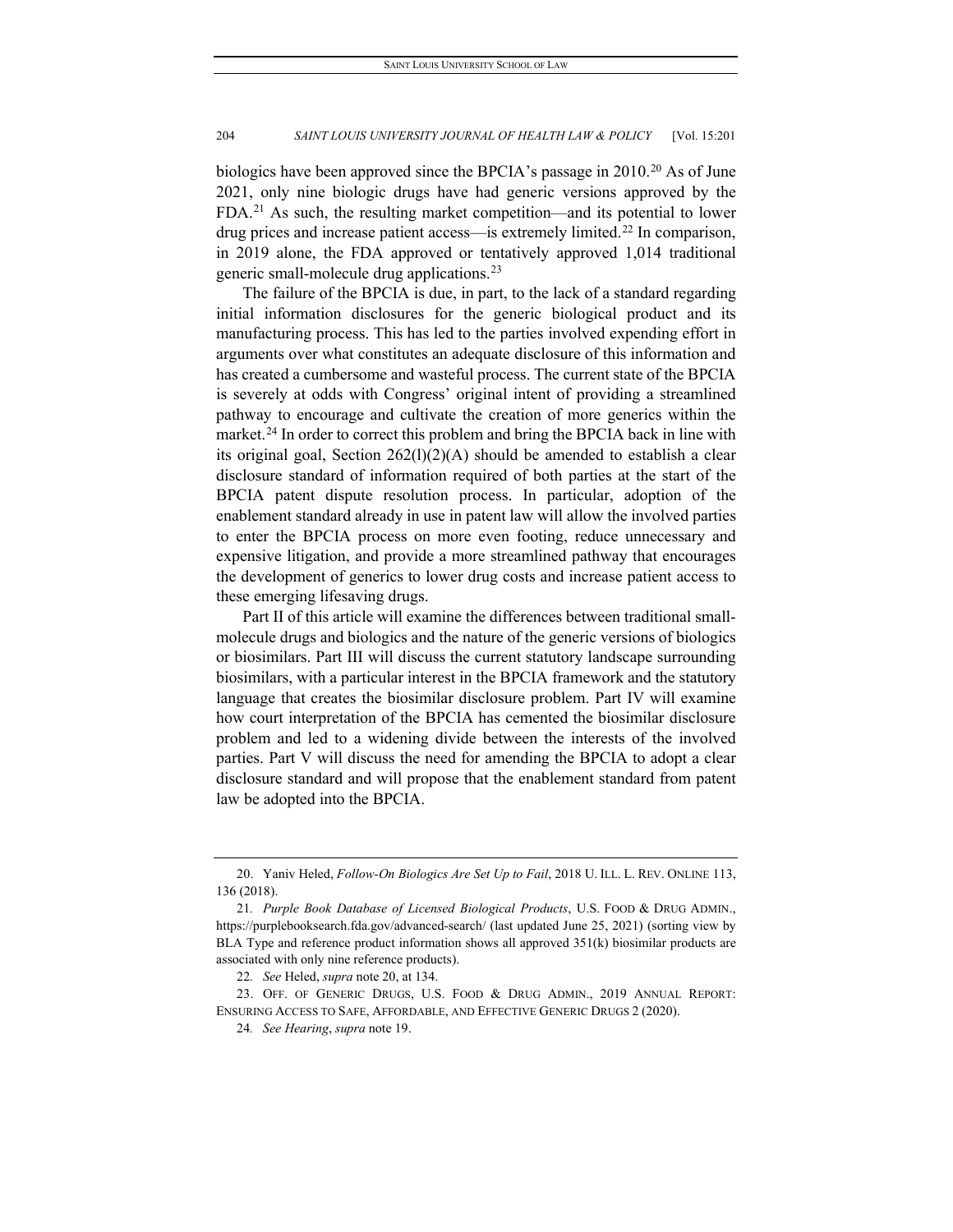#### II. BIOLOGICS AND BIOSIMILARS

In general, the pharmaceutical industry consists of two broad classes: small-molecule drugs and biologics.<sup>[25](#page-5-0)</sup> These classes of pharmaceuticals differ in size, complexity, and difficulty in manufacturing.[26](#page-5-1)

#### *A. Small-Molecule Drugs and Generics*

Most small-molecule drugs consist of only a handful of atoms and are synthesized through relatively straightforward chemical reactions.<sup>[27](#page-5-2)</sup> Aspirin, for example, consists of only twenty-one atoms, $28$  and its chemical synthesis is so straightforward that some universities have students synthesize aspirin in their first-year general chemistry courses.<sup>29</sup> For these traditional small-molecule drugs, generic versions of the drug have the exact same active ingredients as the original drug.[30](#page-5-5)

#### *B. Biologics*

In contrast, biologics consist of thousands, and in some cases millions, of atoms in complex, three-dimensional structures.<sup>[31](#page-5-6)</sup> For example, Humira, a monoclonal antibody protein-based biologic, is the best-selling drug in the United States and consists of over 25,000 atoms contained in 1,330 amino acids.[32](#page-5-7) Even among biologics, there can be a vast difference in size and complexity, leading one scholar to note, "if an aspirin were a bicycle, a small biologic would be a Toyota Prius, and a large biologic would be an F-16 fighter jet."[33](#page-5-8)

In addition to their already complex structure, a host of alterations can be made to the biologic once the overall structure has been achieved.<sup>[34](#page-5-9)</sup> These alterations may even occur unintentionally due to minute changes in the

<sup>25.</sup> Carrier & Minniti, *supra* note 7, at 5.

<span id="page-5-2"></span><span id="page-5-1"></span><span id="page-5-0"></span><sup>26.</sup> W. Nicholson Price II & Arti K. Rai, *Manufacturing Barriers to Biologics Competition and Innovation*, 101 IOWA L. REV. 1023, 1026 (2016).

<sup>27</sup>*. Id.* at 1033.

<sup>28</sup>*. Id.* at 1026.

<span id="page-5-4"></span><span id="page-5-3"></span><sup>29</sup>*. E.g.*, John Olmsted III, *Synthesis of Aspirin: A General Chemistry Experiment*, 75 J. CHEM. EDUC. 1261, 1261 (1998).

<sup>30.</sup> 21 U.S.C. § 355(j)(2)(A)(ii).

<span id="page-5-6"></span><span id="page-5-5"></span><sup>31.</sup> Robin Feldman, *The Cancer Curse: Regulatory Failure by Success*, 21 COLUM. SCI. & TECH. L. REV. 82, 101 (2019).

<span id="page-5-8"></span><span id="page-5-7"></span><sup>32.</sup> This total number of atoms is estimated from the known number of amino acids in Humira and the average number of atoms per amino acid. ABBVIE INC., FULL PRESCRIBING INFORMATION: HUMIRA (rev. Feb. 2021), https://www.rxabbvie.com/pdf/humira.pdf; *Amino Acids*, INT'L IMMUNOGENETICS INFO. SYS., http://www.imgt.org/IMGTeducation/Aide-memoire/\_UK/amino acids/abbreviation.html (last updated Jan. 20, 2020).

<sup>33.</sup> Price & Rai, *supra* note 26.

<span id="page-5-9"></span><sup>34</sup>*. Id.* at 1036.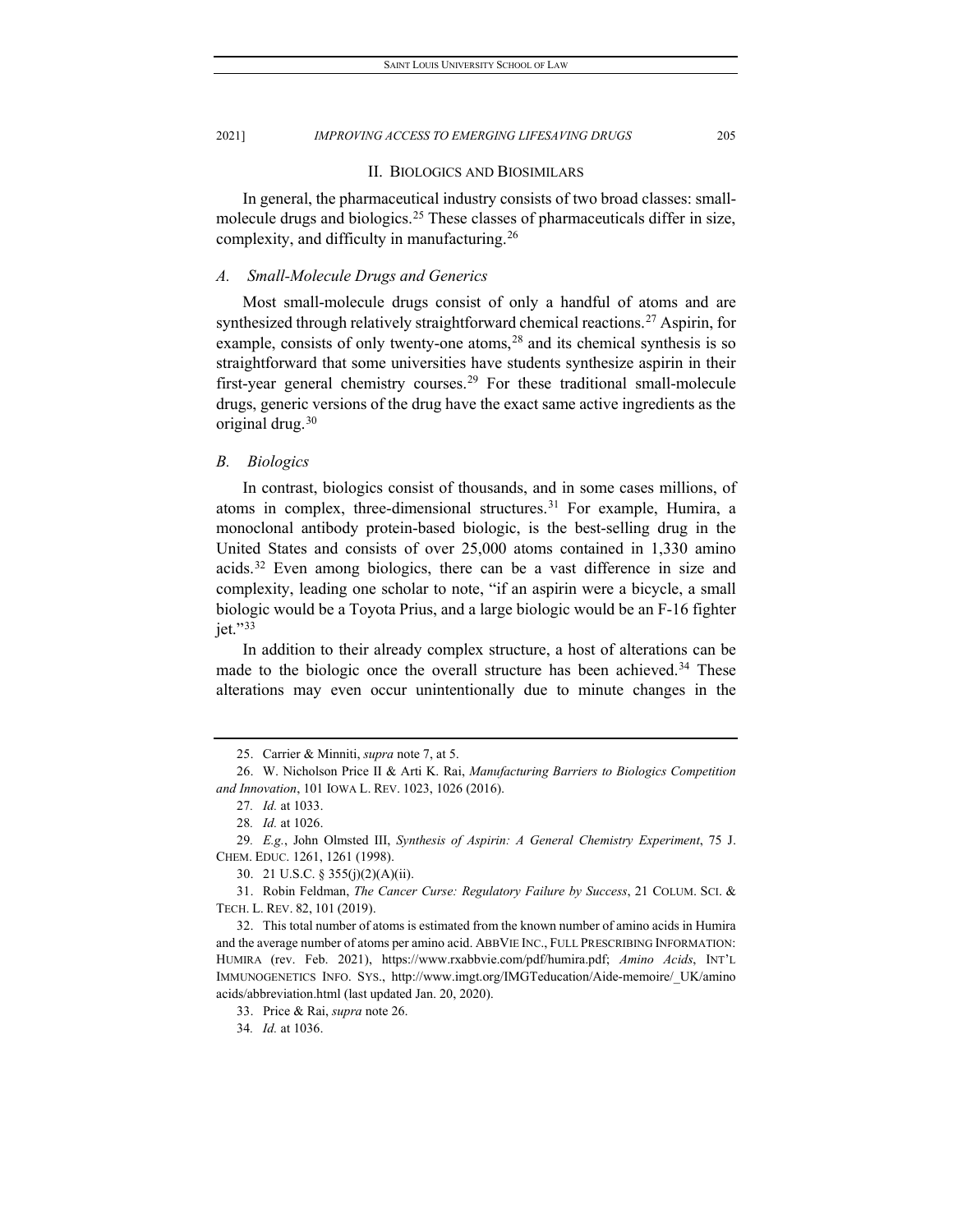manufacturing process used to create the biologic.<sup>[35](#page-6-0)</sup> Because biologics are not directly synthesized through predictable chemical reactions but are grown inside living organisms, slight changes in the internal environment of the cells are often unavoidable.<sup>36</sup> Any resulting alterations to the final structure of the biologic may alter how the resulting product interacts with the body and can impact its effectiveness.<sup>[37](#page-6-2)</sup> This inherent risk of potential unwanted modifications presents part of the difficulty in copying known biologics.<sup>[38](#page-6-3)</sup> Further complicating the issue is the inadequacy of current analytical techniques to accurately characterize biologics and identify the presence of any modifications.<sup>[39](#page-6-4)</sup> These complications increase the difficulty, cost, and time required to manufacture biologics and underscore the need for consistency within the manufacturing process, as only slight variations in that process can lead to costly variations in results.

#### *C. Biosimilars*

The challenges inherent to biologics are only further intensified when attempting to copy a biologic to create a generic version. Unlike small-molecule generics that have the exact same active ingredients as the original drug, minor differences between the generic copy and the original biologic are unavoidable due to their complexity and sensitivity to minute changes in the manufacturing process.[40](#page-6-5) As such, follow-on copies of a biologic are not called generics, but "biosimilars."[41](#page-6-6) However, just like a generic small-molecule drug, the introduction of a biosimilar into the market can significantly lower prices for the original biologic and increase treatment accessibility for many patients.<sup>[42](#page-6-7)</sup>

To gain FDA approval for a biosimilar, a manufacturer must demonstrate through a series of tests and human clinical trials that any changes that exist between the biosimilar and the original biologic are not "clinically meaningful," meaning they do not affect its safety, purity, or effectiveness.<sup>[43](#page-6-8)</sup> Because a follow-on biosimilar maker will not have full access to the manufacturing process used by the original biologic maker, the manufacturing process is likely

<span id="page-6-1"></span><span id="page-6-0"></span><sup>35.</sup> Helen Wang, *Small vs Big: Understanding the Differences Between Small Molecule Drugs and Biologic Drugs*, IMMPRESS MAG. (Aug. 19, 2019), https://www.immpressmagazine.com /small-vs-big-understanding-the-differences-between-small-molecule-drugs-and-biologic-drugs/.

<sup>36</sup>*. See id.*

<sup>37.</sup> Price & Rai, *supra* note 26, at 1036.

<sup>38</sup>*. See* Wang, *supra* note 35.

<sup>39.</sup> Price & Rai, *supra* note 26, at 1036.

<span id="page-6-8"></span><span id="page-6-7"></span><span id="page-6-6"></span><span id="page-6-5"></span><span id="page-6-4"></span><span id="page-6-3"></span><span id="page-6-2"></span><sup>40.</sup> Linfong Tzeng, *Follow-On Biologics, Data Exclusivity, and the FDA*, 25 BERKELEY TECH. L.J. 135, 138 (2010).

<sup>41.</sup> 42 U.S.C. § 262(i)(2).

<sup>42</sup>*. See* Rutschman, *supra* note 17.

<sup>43.</sup> 42 U.S.C. § 262(i)(2).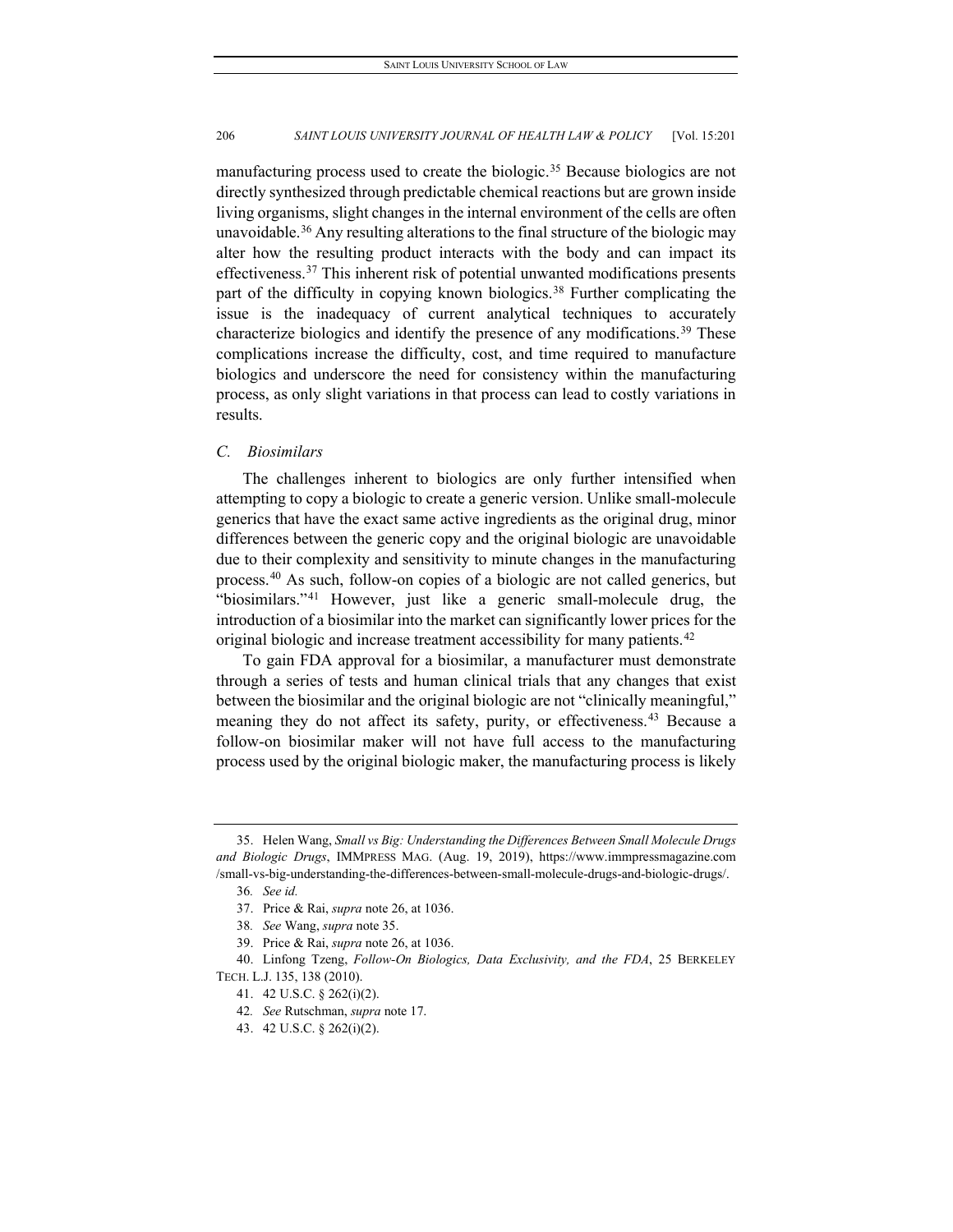to be different, causing slight changes in the end product.<sup>[44](#page-7-0)</sup> Thus, the need for additional testing and information is required for the FDA to determine that the biosimilar is sufficiently similar to the original biologic in terms of "safety, purity, and potency."[45](#page-7-1) This significantly increases both the time and cost of producing a biosimilar over those of a generic small-molecule drug.

#### III. THE STATUTORY LANDSCAPE SURROUNDING BIOSIMILARS

#### *A. The Original Product Patent*

The legal foundation of patent protection lies in the very Constitution which gave to Congress the power to "promote the Progress of Science and useful Arts, by securing for limited Times to Authors and Inventors the exclusive Right to their respective Writings and Discoveries."[46](#page-7-2) A pharmaceutical inventor seeking patent protection for a novel drug must submit to the U.S. Patent and Trademark Office a patent application that meets the statutory requirements laid out by Congress in Title Thirty-Five of the United States Code.<sup>[47](#page-7-3)</sup> Among these requirements is the obligation for a patent application to disclose sufficient information to allow a person having ordinary skill in the relevant field to reproduce the invention or product without undue experimentation.<sup>[48](#page-7-4)</sup> This obligation is termed the "enablement requirement" and serves to facilitate the dissemination of information into the relevant field as well as prevent the applicant from claiming protection for more than what their invention actually does.[49](#page-7-5) As a patent application is made public eighteen months after its submission,<sup>[50](#page-7-6)</sup> the enablement requirement is a crucial disclosure that allows follow-on researchers to improve on the original invention, or in the case of pharmaceutical drugs, it allows follow-on drug makers to create generic versions of those drugs.<sup>[51](#page-7-7)</sup> The introduction of these generics into the market plays an important role in lowering drug costs and increasing access to lifesaving treatments for many patients.<sup>[52](#page-7-8)</sup>

<span id="page-7-0"></span><sup>44</sup>*. See* 42 U.S.C. § 262(k)(2)(A)(i)(I)(aa); CTR. FOR BIOLOGICS EVALUATION & RSCH., FOOD & DRUG ADMIN., SCIENTIFIC CONSIDERATIONS IN DEMONSTRATING BIOSIMILARITY TO A REFERENCE PRODUCT 5–6 (2015), https://www.fda.gov/media/82647/download.

<sup>45.</sup> 42 U.S.C. § 262(k)(2)(A)(i)(I)(cc).

<sup>46.</sup> U.S. CONST. art. 1, § 8, cl. 8.

<sup>47</sup>*. See* 35 U.S.C. § 101.

<span id="page-7-7"></span><span id="page-7-6"></span><span id="page-7-5"></span><span id="page-7-4"></span><span id="page-7-3"></span><span id="page-7-2"></span><span id="page-7-1"></span><sup>48.</sup> 35 U.S.C. § 112. For a discussion of "undue experimentation" and its application to biological technologies, *see generally* CRAIG ALLEN NARD, THE LAW OF PATENTS 127–30 (Rachel E. Barkow et al. eds., 5th ed. 2020).

<sup>49.</sup> NARD, *supra* note 48, at 95–96.

<sup>50.</sup> 35 U.S.C. § 122(b)(1)(A).

<sup>51</sup>*. See* NARD, *supra* note 48, at 95.

<span id="page-7-8"></span><sup>52</sup>*. See* Rutschman, *supra* note 17.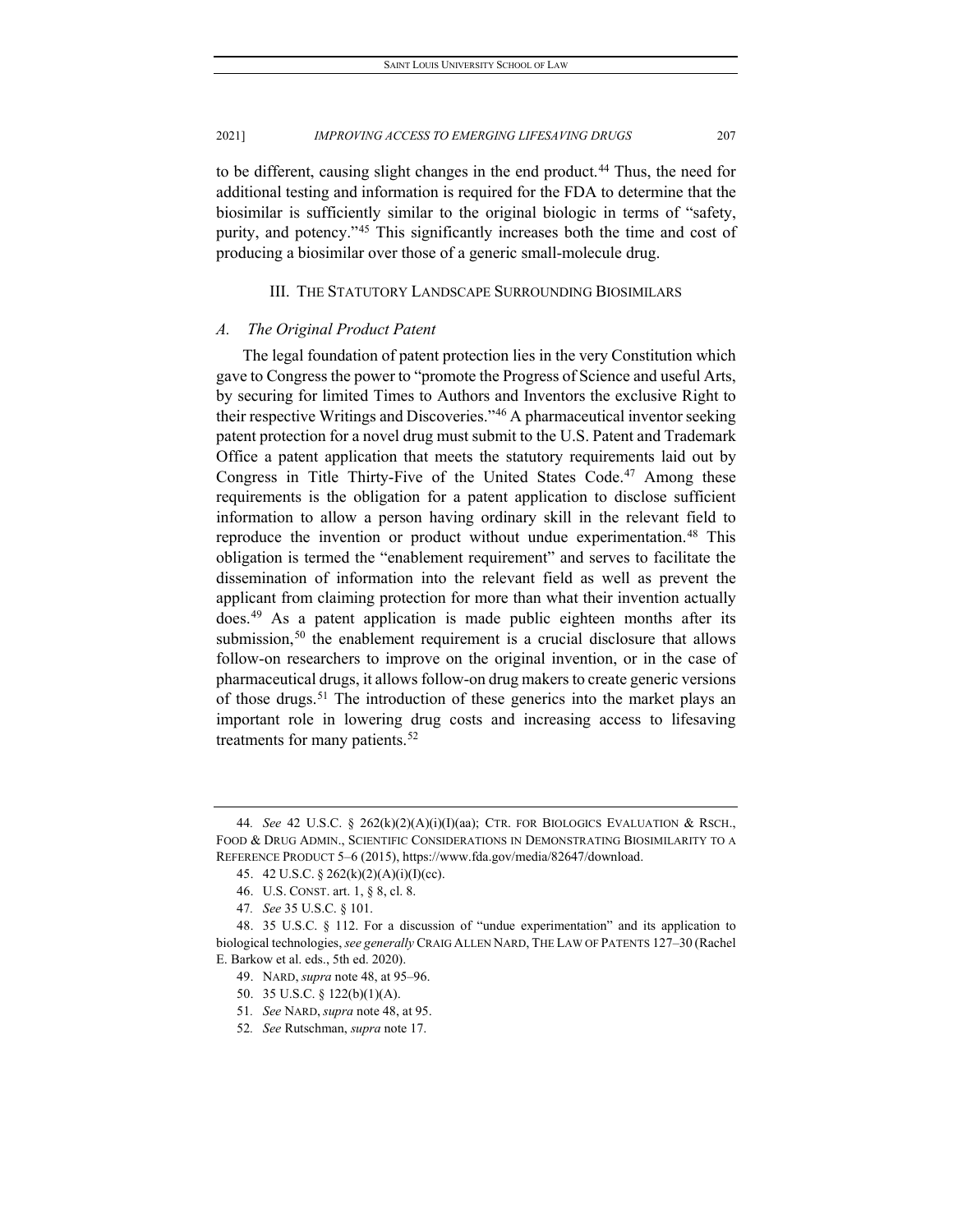#### *B. The Hatch-Waxman Act*

In 1984, Congress passed the Hatch-Waxman Act in an effort to increase competition for generic small-molecule drugs and foster pharmaceutical innovation.[53](#page-8-0) Under the Hatch-Waxman Act, generic drugs with the same active ingredients, dosage, administration, performance, and safety as patented brandname drugs can avoid the lengthy and expensive new drug process with the FDA. These generics can instead file an Abbreviated New Drug Application (ANDA) during the period of patent protection for the name brand drug without the required ANDA research and testing being considered patent infringement.<sup>[54](#page-8-1)</sup> In addition, the Hatch-Waxman Act created a patent notice-and-litigation scheme where brand drugs identify the patents they believe would be infringed by the marketing of a generic, and the FDA publishes this list to make it available for all follow-on generic drug makers.<sup>55</sup> A generic drug maker attempting to file an ANDA application during the patent period of the name brand drug must then provide specific certifications regarding each of the patents listed by the brand drug.[56](#page-8-3) Overall, the Hatch-Waxman Act has been extremely effective in increasing the number of generics available to health care providers and patients in the United States, with generics only making up nineteen percent of prescriptions in 1984 but eighty-eight percent of prescriptions in 2015.<sup>[57](#page-8-4)</sup> In addition, generics cost, on average, less than one-fifth the price of their brandname counterparts, simultaneously increasing accessibility and drastically lowering the cost to patients throughout the health care system.<sup>[58](#page-8-5)</sup>

#### *C. The Biologics Price Competition and Innovation Act*

In an attempt to recreate this success for biologics, Congress passed the BPCIA as part of the Affordable Care Act in 2010 to allow pharmaceutical companies to develop biosimilars and gain FDA approval before the original biologic's patent protection has expired.<sup>[59](#page-8-6)</sup> Although they have similar goals, the Hatch-Waxman Act and the BPCIA attempt to achieve those goals through very different approaches. While the Hatch-Waxman Act created a patent notice-and litigation scheme where brand drugs must identify up-front the patents that would be implicated by a generic drug maker,  $60$  the BPCIA only requires the

<span id="page-8-2"></span><span id="page-8-1"></span><span id="page-8-0"></span><sup>53.</sup> Drug Price Competition and Patent Term Restoration (Hatch-Waxman) Act of 1984, Pub. L. No. 98–417, 98 Stat. 1585 (1984) (codified at 21 U.S.C. § 355); Carrier & Minniti, *supra* note 7, at 11.

<sup>54.</sup> 21 U.S.C. § 355(j)(1).

<sup>55.</sup> 21 U.S.C. § 355(b)–(c); Carrier & Minniti, *supra* note 7, at 12.

<sup>56.</sup> 21 U.S.C. § 355(j)(2).

<sup>57.</sup> Carrier & Minniti, *supra* note 7, at 13.

<sup>58</sup>*. Id.*

<sup>59.</sup> Biologics Price Competition and Innovation Act of 2009, Pub. L. No. 111–148, §§ 7001–

<span id="page-8-7"></span><span id="page-8-6"></span><span id="page-8-5"></span><span id="page-8-4"></span><span id="page-8-3"></span><sup>03, 124</sup> Stat. 119, § 7002(k), 804, 805 (2010) (codified at 42 U.S.C. § 262).

<sup>60.</sup> 21 U.S.C. §§ 355(b)–(c).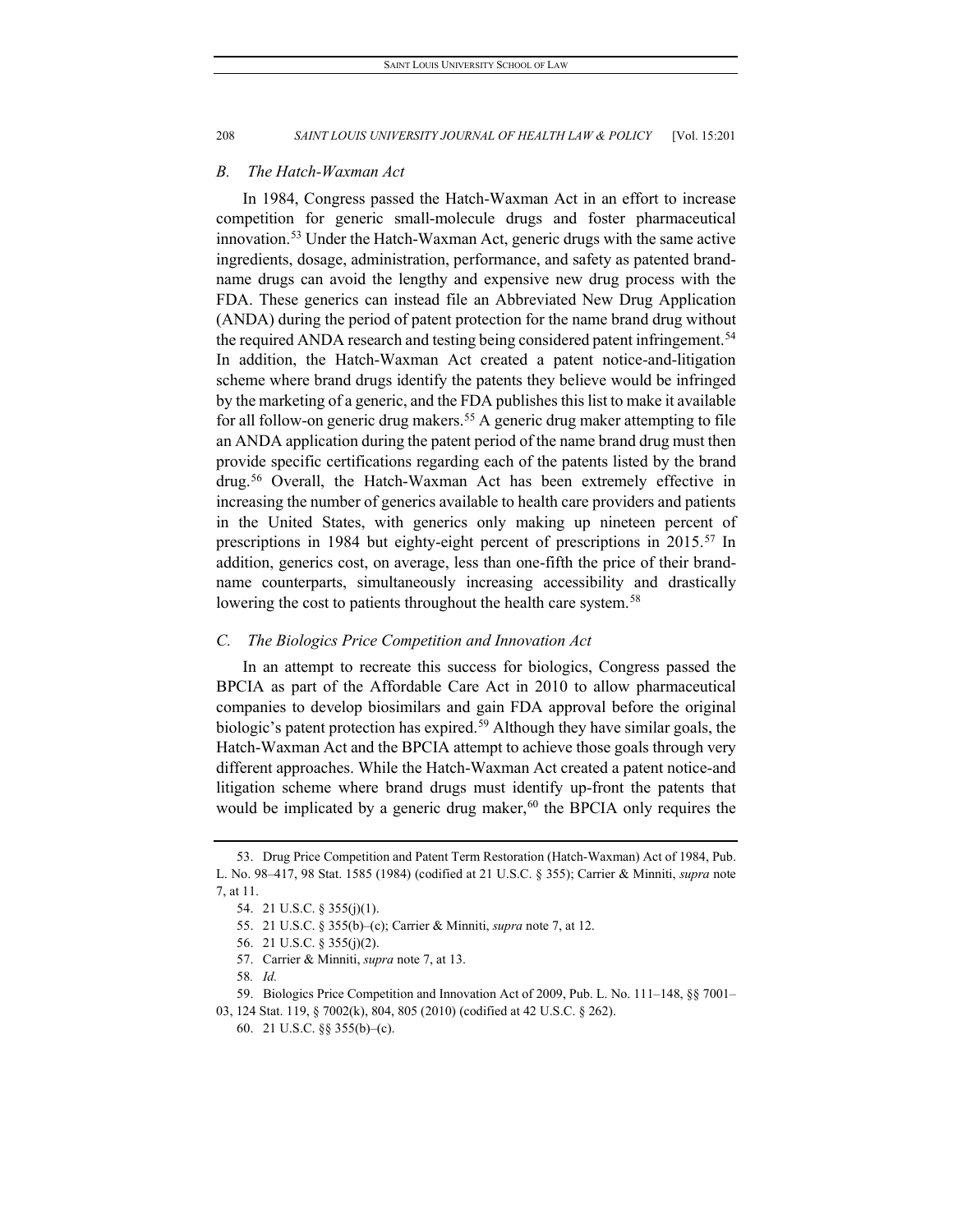brand drug to identify asserted patents once the BPCIA process is underway,  $61$ meaning that a biosimilar maker will have to invest significant amounts of time and effort before they may know exactly what patents are going to be asserted against them.

Within its process, the BPCIA creates an abbreviated pathway for the approval and licensure of two different types of follow-on biologics: biosimilars and interchangeable biologics.<sup>[62](#page-9-1)</sup> Biosimilars must show that they are "highly similar" to the original biologic<sup>[63](#page-9-2)</sup> and that there are "no clinically meaningful differences" between the follow-on biosimilar and the original biologic.<sup>[64](#page-9-3)</sup> Biosimilar applicants must also submit to the FDA specific information regarding any facilities where the biosimilar is produced and the manufacturing processes used.[65](#page-9-4) If the above requirements are met, biosimilar applicants may rely on pre-existing, publicly available data establishing the safety, purity, and potency of the original biologic for their biosimilar product, saving them from even more lengthy and expensive additional testing.<sup>[66](#page-9-5)</sup>

Interchangeable biologics must meet all of the above requirements for biosimilars and additionally show that the interchangeable product can be used as a substitute for the original biologic without the intervention of the health care provider who prescribed the original biologic, meaning that the interchangeable product can be expected to produce the same clinical result as the original biologic in any given patient.<sup>[67](#page-9-6)</sup> As this additional showing is accompanied with increased testing and costs, applicants are incentivized and rewarded for achieving interchangeable status by receiving one year of exclusivity for being the first interchangeable version of a biologic before any competing products can receive similar approval.<sup>[68](#page-9-7)</sup> However, as of July 2021, no follow-on biologic has ever been approved as interchangeable.<sup>[69](#page-9-8)</sup>

#### *D. The BPCIA Patent Dance*

Unlike the patent notice requirement under the Hatch-Watchman Act, the BPCIA does not require the FDA to maintain a public listing of patents claiming a biologic's subject matter. Instead, the BPCIA provides a complex series of steps to be followed by the applicant seeking approval of a biosimilar (the

<span id="page-9-0"></span><sup>61.</sup> 42 U.S.C. § 262(l)(3)(A).

<sup>62.</sup> 42 U.S.C. § 262(k).

<sup>63.</sup> 42 U.S.C. § 262(i)(2)(A).

<sup>64.</sup> 42 U.S.C. § 262(i)(2)(B).

<sup>65.</sup> 42 U.S.C. § 262(k)(2)(A)(i)(V).

<sup>66.</sup> 42 U.S.C. § 262(k)(2)(A)(iii).

<span id="page-9-6"></span><span id="page-9-5"></span><span id="page-9-4"></span><span id="page-9-3"></span><span id="page-9-2"></span><span id="page-9-1"></span><sup>67.</sup> 42 U.S.C. § 262(i)(3); *Biosimilar and Interchangeable Products*, U.S. FOOD & DRUG ADMIN., https://www.fda.gov/drugs/biosimilars/biosimilar-and-interchangeable-products

<span id="page-9-8"></span><span id="page-9-7"></span><sup>#</sup>biosimilar (last updated Oct. 23, 2017).

<sup>68.</sup> 42 U.S.C. § 262(k)(6).

<sup>69</sup>*. Purple Book Database of Licensed Biological Products*, *supra* note 21.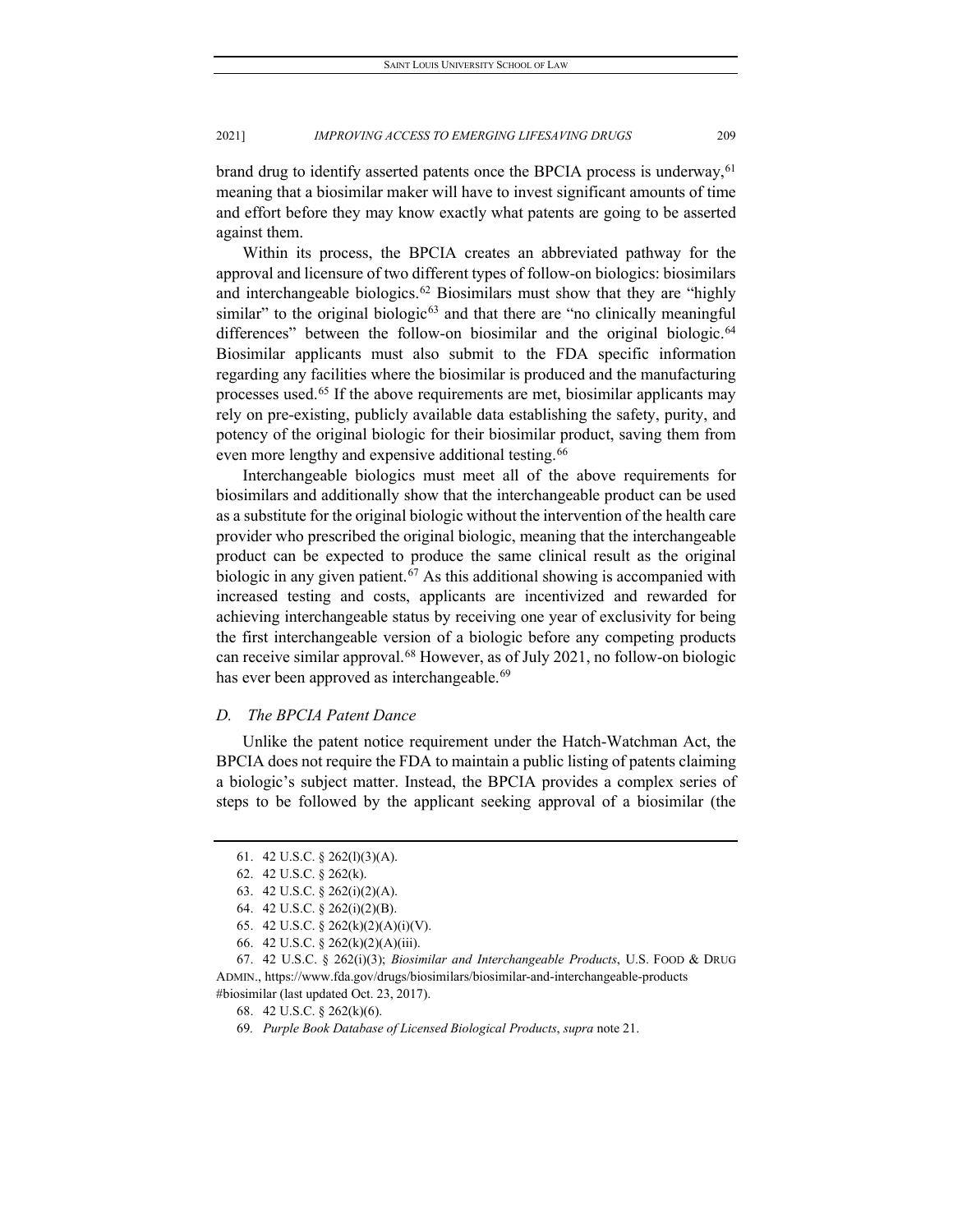applicant) and the original biologic patent holder (the sponsor) to identify, resolve, and/or litigate the involved patent issues.<sup>[70](#page-10-0)</sup> This complex series of steps has colloquially become known as the "patent dance."<sup>[71](#page-10-1)</sup> While the legislative history surrounding the BPCIA indicates the patent dance was originally envisioned to "ensure that litigation surrounding relevant patents [would] be resolved expeditiously and prior to the launch of the biosimilar product, [thereby] providing certainty to the applicant, the [original biologic sponsor], and the public at large,"<sup>[72](#page-10-2)</sup> the patent dance of today fails to meet these lofty goals.

The BPCIA's patent dance can be broken down into two phases. Phase One begins with the parties identifying which patents will be litigated and culminates with an initial round of litigation.<sup>[73](#page-10-3)</sup> Phase Two consists of a second round of litigation wherein the biologic sponsor may assert patent claims against the biosimilar applicant for any patents identified at the beginning of Phase One but not included in the first round of litigation.<sup>[74](#page-10-4)</sup> Thus, the initial identification of patents that will be included throughout the patent dance plays a critical role from the very outset of the BPCIA framework.

Phase One of the patent dance is triggered once the FDA accepts a biosimilar application.<sup>[75](#page-10-5)</sup> The applicant then has twenty days to provide to the original biologic sponsor a copy of the FDA application and "such other information that describes the process or processes used to manufacture the biological product that is the subject of such application."[76](#page-10-6) Using this initial disclosure, the sponsor has sixty days to provide to the applicant a list of patents the sponsor believes "could reasonably be asserted" against the applicant.<sup>[77](#page-10-7)</sup> The applicant is then given sixty days to respond to the sponsor and provide a list of patents that the applicant concedes could be asserted against it, as well as a detailed statement declaring invalidity, noninfringement, or unenforceability for any patents the applicant claims cannot be asserted against it.<sup>[78](#page-10-8)</sup> The sponsor then responds with its own detailed statement regarding the applicant's assertions for invalidity, noninfringement, and unenforceability of the relevant patents.<sup>79</sup>

Following this exchange of assertions, the patent dance requires "good faith negotiations" to occur between the parties to determine the patents to be

<span id="page-10-7"></span>77. 42 U.S.C. § 262(l)(3)(A)(i).

<span id="page-10-0"></span><sup>70.</sup> 42 U.S.C. § 262(l).

<span id="page-10-1"></span><sup>71.</sup> Carrier & Minniti, *supra* note 7, at 17.

<span id="page-10-2"></span><sup>72</sup>*. Hearing*, *supra* note 19.

<span id="page-10-3"></span><sup>73.</sup> 42 U.S.C. § 262(l)(2)–(6).

<span id="page-10-4"></span><sup>74.</sup> 42 U.S.C. § 262(l)(7)–(8).

<span id="page-10-5"></span><sup>75.</sup> 42 U.S.C. § 262(l)(2).

<span id="page-10-6"></span><sup>76.</sup> 42 U.S.C. § 262(l)(2)(A).

<span id="page-10-8"></span><sup>78.</sup> 42 U.S.C. § 262(l)(3)(B).

<span id="page-10-9"></span><sup>79.</sup> 42 U.S.C. § 262(l)(3)(C).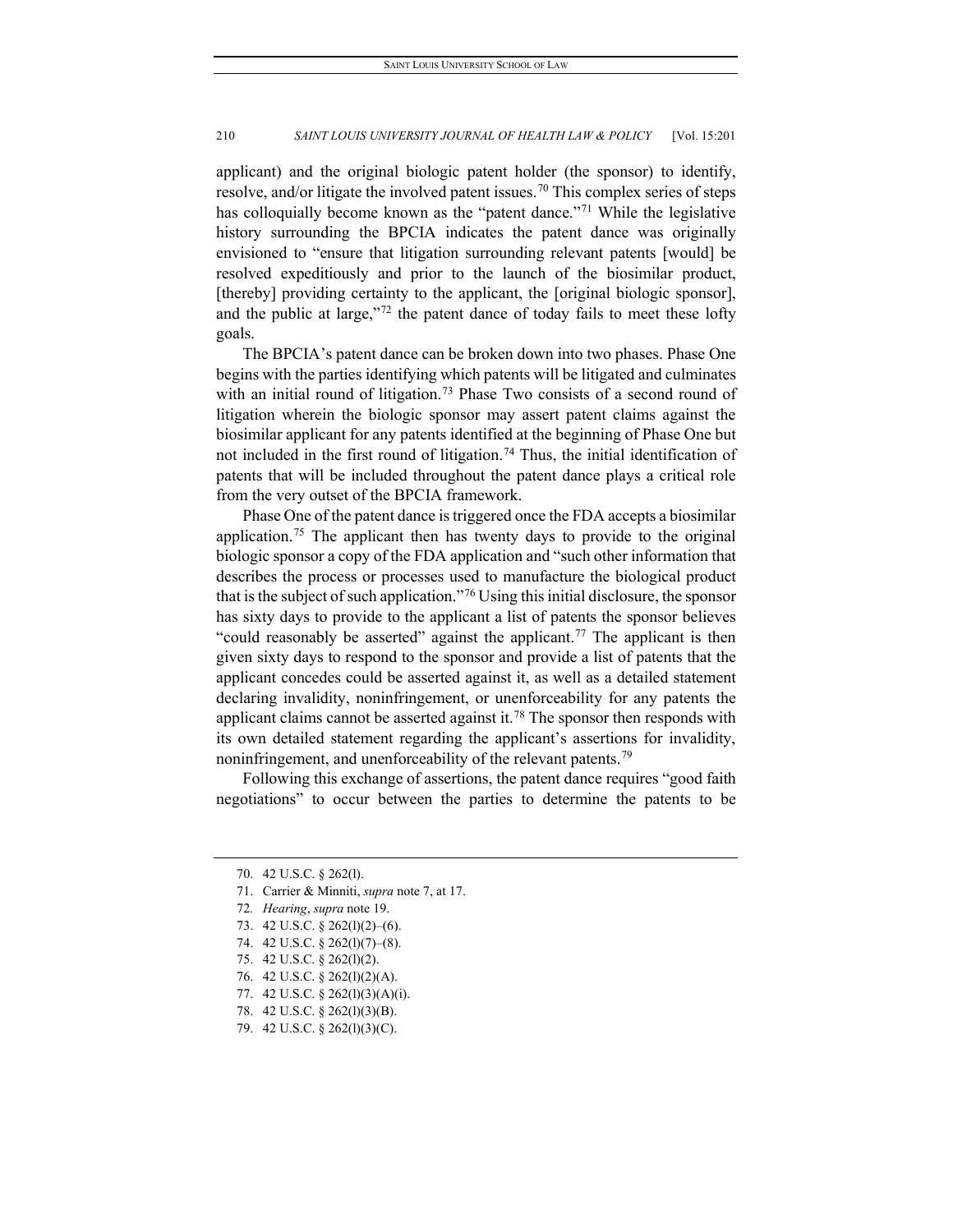litigated.<sup>[80](#page-11-0)</sup> If the parties cannot reach an agreement on the patents for litigation, a final exchange of lists occurs.<sup>81</sup> The applicant provides to the sponsor the number of patents that will be included on the final Phase One list, and on a designated date, both parties simultaneously exchange a final list of patents for litigation.<sup>[82](#page-11-2)</sup> The sponsor cannot list more patents than the total number identified by the applicant but may include different patents than those listed by the applicant.<sup>[83](#page-11-3)</sup> Once these final lists have been exchanged, the sponsor has thirty days to initiate patent infringement litigation regarding the patents included on either of the party's final lists.<sup>[84](#page-11-4)</sup>

Phase Two of the patent dance occurs once the biosimilar applicant provides notice of commercial marketing to the biologic sponsor. This must occur no later than 180 days before the date of the first commercial marketing of the biosimilar product, even if this is years after the patent dance initially began.<sup>[85](#page-11-5)</sup> In Phase Two, the sponsor may bring further patent infringement suits, but only for those patents that were included in the initial list at the very beginning of the patent dance.[86](#page-11-6) Thus, the entirety of the patent dance framework depends on correctly identifying which patents are at issue from the very beginning of the process.

#### IV. FURTHERING THE DISCLOSURE DIVIDE: *SANDOZ* AND *AMGEN*

While the framework set out by the BPCIA is complex and burdensome under the best circumstances, ambiguities in the statute's language have added significant challenges to the statute's effectiveness. Under Section 262(l)(2)(A), the BPCIA requires a biosimilar applicant to provide to the original biologic sponsor at the outset of the patent dance a copy of the biosimilar FDA application and "such other information that describes the process or processes used to manufacture the biological product that is the subject of such application."[87](#page-11-7) However, the statute does not define what "such other information that describes the process" includes or what constitutes an adequate disclosure of such information.<sup>[88](#page-11-8)</sup>

<sup>80.</sup> 42 U.S.C. § 262(l)(4)(A).

<sup>81.</sup> 42 U.S.C. § 262(l)(4)(B).

<sup>82.</sup> 42 U.S.C. § 262(l)(5).

<span id="page-11-3"></span><span id="page-11-2"></span><span id="page-11-1"></span><span id="page-11-0"></span><sup>83.</sup> 42 U.S.C. § 262(l)(5)(B)(ii). However, an exception to this rule applies if the applicant does not list any patents, in which case the sponsor may list one patent. 42 U.S.C. § 262(l)(5)(B)(ii)(II).

<sup>84.</sup> 42 U.S.C. § 262(l)(6).

<sup>85.</sup> 42 U.S.C. § 262(l)(8)(A).

<span id="page-11-8"></span><span id="page-11-7"></span><span id="page-11-6"></span><span id="page-11-5"></span><span id="page-11-4"></span><sup>86.</sup> 42 U.S.C. § 262(l)(8)(B). An exception to this rule is provided for cases of newly issued or licensed patents obtained by the biologic sponsor while the patent dance was proceeding. 42 U.S.C. § 262(l)(7).

<sup>87.</sup> 42 U.S.C. § 262(l)(2)(A).

<sup>88</sup>*. See* 42 U.S.C. § 262(l)(2)(A).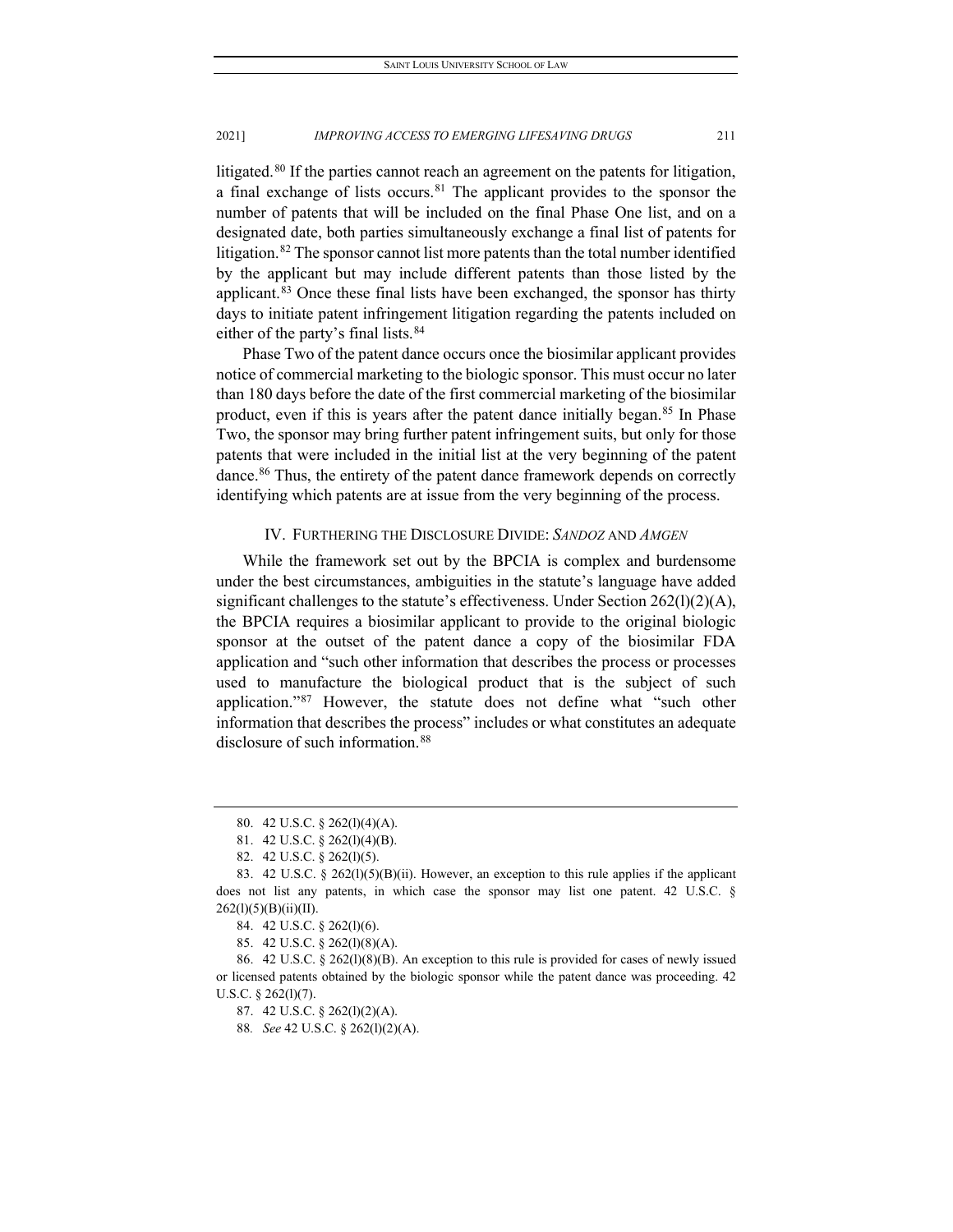This often leads to disagreement between the biosimilar applicant and the original biologic sponsor over whether any particular disclosure meets the requirements of the BPCIA.[89](#page-12-0) On one side of the disclosure argument, the biosimilar applicant will want to disclose as little information as possible because many of the processes used in the manufacturing process are not protected by patent but as trade secrets.<sup>[90](#page-12-1)</sup> A trade secret may be any information, including a formula, pattern, compilation, program, device, method, technique, or process that "derives independent economic value, actual or potential, from not being generally known to, and not being readily ascertainable" by others, and for which the secret holder makes "efforts that are reasonable under the circumstances to maintain its secrecy."[91](#page-12-2) Thus, the "economic value" of the applicant's manufacturing process is only protected so long as he maintains reasonable efforts to keep it a secret. This creates a significant incentive for the biosimilar applicant to withhold as much information as possible, despite the confidential nature of BPCIA disclosures,  $92$  and to only disclose what is statutorily *required* of the applicant.

On the other side of the disclosure argument is the original biological sponsor. The sponsor will contend that minimal or nonexistent disclosures under Section  $262(1)(2)(A)$  are insufficient because the biologic sponsor needs this information to be able to create the initial list of patents that may be infringed by the biosimilar applicant's manufacturing process and product.<sup>[93](#page-12-4)</sup> If the sponsor is not provided with any information or with largely insufficient information, the sponsor will be unable to adequately gauge which of their patents may be implicated for dispute, and the entire framework of the BPCIA is therefore undermined right from the first step.<sup>[94](#page-12-5)</sup> As courts have interpreted the BPCIA, they have failed to address this issue directly, and several court rulings have furthered the divide between applicant and sponsor interests.<sup>[95](#page-12-6)</sup>

#### *A.* Sandoz Inc. v. Amgen Inc.

The Supreme Court's decision in *Sandoz Inc. v. Amgen Inc.* further complicated the issue when they held that participation in the patent resolution process outlined in the BPCIA is made voluntary through the framework of the BPCIA itself. In *Sandoz*, a biosimilar applicant notified the original biologic sponsor that the applicant had submitted an FDA application but that it would not provide the sponsor with a copy of the application or any information about

<span id="page-12-4"></span><span id="page-12-3"></span><span id="page-12-2"></span><span id="page-12-1"></span><span id="page-12-0"></span><sup>89</sup>*. See, e.g.*, Complaint for Patent Infringement and Declaratory Judgment at 52–53, Genentech, Inc. v. Amgen Inc., No. 1:17-cv-01471-GMS (D. Del. Oct. 18, 2017).

<sup>90.</sup> Carrier & Minniti, *supra* note 7, at 24.

<sup>91.</sup> UNIF. TRADE SECRETS ACT § 1(4) (NAT'L CONF. OF COMM'RS ON UNIF. STATE L. 1985).

<sup>92.</sup> 42 U.S.C. § 262(l)(1).

<sup>93</sup>*. See, e.g.*, Complaint, *supra* note 89, at 4–5.

<span id="page-12-5"></span><sup>94</sup>*. See id.* at 11.

<span id="page-12-6"></span><sup>95</sup>*. See infra* Sections IV.A. and IV.B.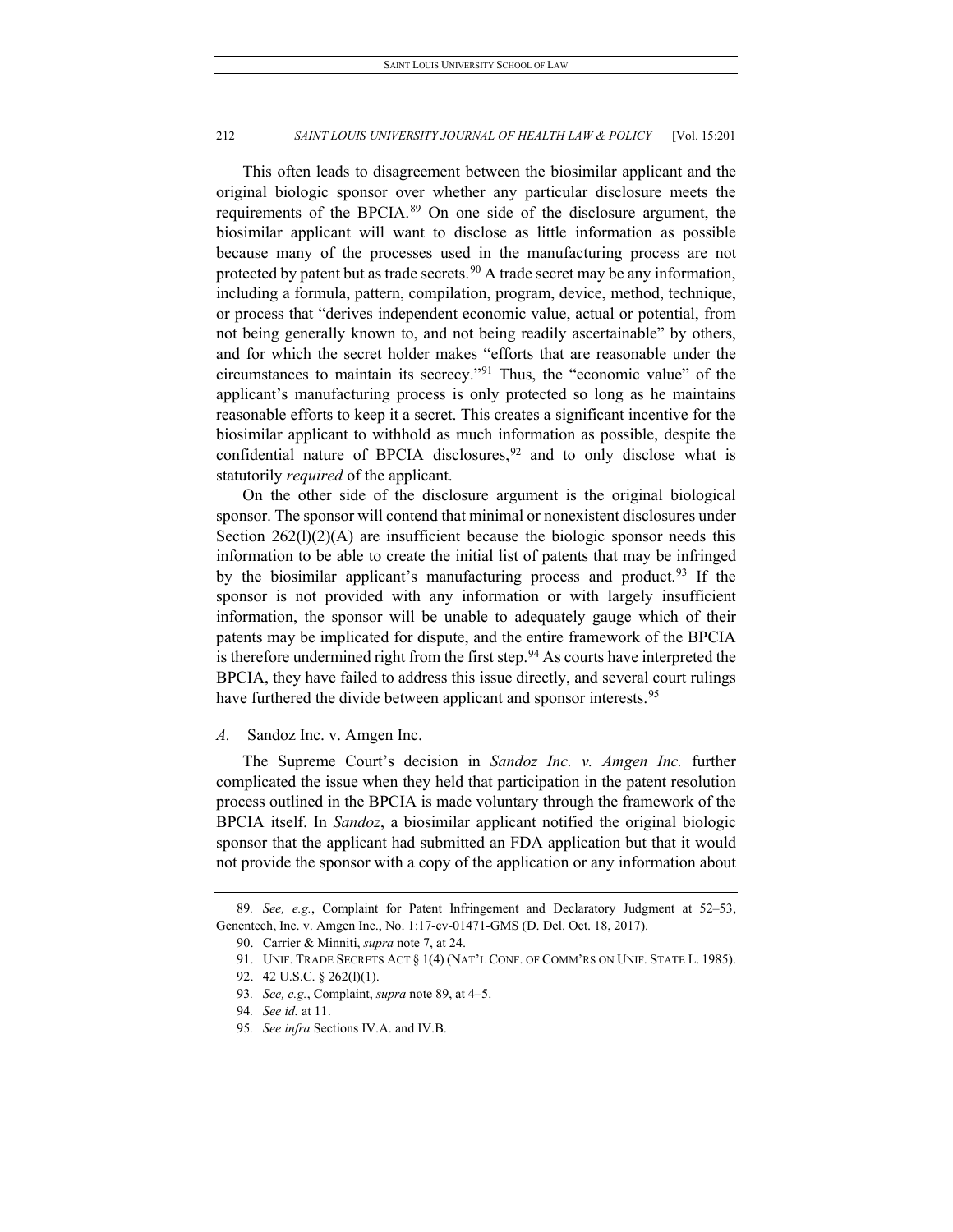the applicant's manufacturing process.<sup>96</sup> The sponsor sued for patent infringement and sought injunctions to enforce both disclosure requirements of Section 262(1)(2)(A). The applicant counterclaimed for declaratory judgments that the asserted patent was invalid and that the applicant had not violated the BPCIA by withholding the disclosures. $97$ 

In analyzing the issue, the Supreme Court found that within the BPCIA, the remedies available for a party's non-compliance are limited by Section  $262(1)(9)(C)$ , which shifts control of the patent dance away from the applicant and allows the sponsor to initiate patent litigation without being constrained by the BPCIA's rules and timings.<sup>[98](#page-13-2)</sup> In essence, this terminates the patent dance and allows the sponsor to initiate a normal patent litigation. Thus, for a noncompliant applicant, the worst repercussion they may face is simply a normal patent suit.

While there are definite advantages for the biosimilar applicant to keep the patent dispute within the confines of the BPCIA as it grants the applicant significant control over the pacing and scope of the litigation throughout the patent dance, the loss of those advantages is not catastrophic to the applicant's cause. If the applicant decides that these benefits are outweighed by the potential loss of trade secret protection through the BPCIA disclosures, the applicant is free to push the envelope on adequate disclosures and know that the worst-case scenario they face is simply a run-of-the-mill patent litigation. This may account for why arguments over adequate disclosures under Section  $262(1)(2)(A)$ continue to appear within BPCIA patent litigation.<sup>[99](#page-13-3)</sup> Future applicants may continue to become ever more emboldened to test the limit of disclosure adequacy.

#### *B.* Amgen Inc. v. Hospira, Inc.

Further compounding the issue is the case of *Amgen Inc. v. Hospira, Inc.* In that case, the biosimilar applicant only provided to the biologic sponsor a copy of the FDA application, claiming that the application contained sufficient information regarding the applicant's manufacturing process as to meet the disclosure requirement of Section  $262(1)(2)(A)$ .<sup>[100](#page-13-4)</sup> The sponsor responded in a letter to the applicant asserting that the applicant had failed to "fully disclose the specific composition of the cell-culture medium used in the manufacture" of the biosimilar.<sup>[101](#page-13-5)</sup> The applicant replied that the components used were

<span id="page-13-1"></span><span id="page-13-0"></span><sup>96.</sup> Sandoz Inc. v. Amgen Inc., 137 S. Ct. 1664, 1673 (2017).

<sup>97</sup>*. Id.*

<sup>98</sup>*. Id.* at 1675.

<span id="page-13-2"></span><sup>99</sup>*. See, e.g.*, Complaint, *supra* note 89.

<span id="page-13-4"></span><span id="page-13-3"></span><sup>100.</sup> Amgen Inc. v. Hospira, Inc., 866 F.3d 1355, 1357 (Fed. Cir. 2017).

<span id="page-13-5"></span><sup>101</sup>*. Id.*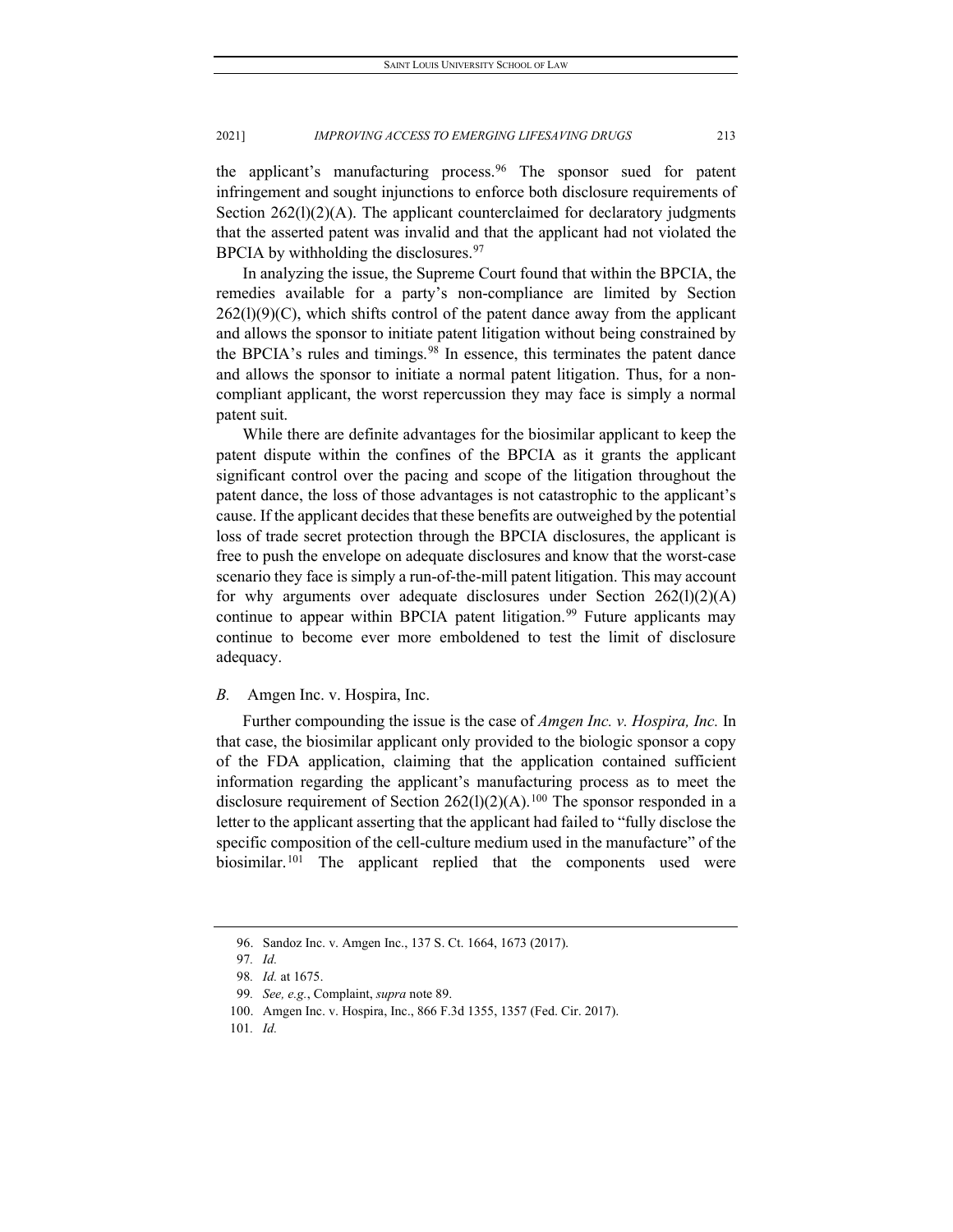"commercially-available raw materials" and that sufficient information had been provided[.102](#page-14-0)

The two parties continued into the patent dance outlined in the BPCIA, but the biologic sponsor was faced with a dilemma.<sup>[103](#page-14-1)</sup> Could the sponsor reasonably assert patents they held for certain processes for culturing cells when they had received no actual information regarding what processes the applicant was using?<sup>[104](#page-14-2)</sup> The sponsor decided that without any information at all, they could not reasonably assert those patents, and the patents pertaining to the cell-culture medium were left off of the initial patent lists exchanged with the applicant.<sup>[105](#page-14-3)</sup>

Subsequently, as the parties moved into the first stage of litigation under the patent dance, the sponsor attempted to force disclosure of the applicant's cellculture medium composition during discovery.[106](#page-14-4) The district court denied the sponsor's motion to compel discovery, stating that the cell-culture information held no relevance to the patents that had been asserted and were at issue in the current litigation.[107](#page-14-5) On appeal, the court found that due to *Sandoz*'s holding regarding the limited remedies available for disclosure non-compliance, the only way the sponsor could compel disclosure of the information was if the patent pertaining to the cell-culture medium had been included on the initial patent list or was being directly asserted in the litigation.<sup>[108](#page-14-6)</sup>

The court stated that in addition to asserting patents actually shown to be infringed by an applicant's disclosure, the biologic sponsor is required by statute to include all "patents that it 'believes . . . *could* reasonably be asserted'" if additional information were provided.<sup>[109](#page-14-7)</sup> Thus, actual evidence of infringement is not needed, merely the possibility that infringement could theoretically occur. Therefore, a complete lack of evidence or information indicating infringement does not preclude inclusion of the patent on the initial list.<sup>[110](#page-14-8)</sup>

Further, the court noted that for every patent asserted on the initial list, even those asserted without any evidence of infringement, the applicant is obligated to respond with detailed statements concerning whether the patent is invalid, unenforceable, or will not be infringed, and must include the factual and legal basis upon which that determination is made.<sup>[111](#page-14-9)</sup> The court reasoned that the

111*. Id.*

<span id="page-14-0"></span><sup>102</sup>*. Id.*

<span id="page-14-1"></span><sup>103</sup>*. See id.* at 1358.

<span id="page-14-2"></span><sup>104</sup>*. See id.*

<sup>105</sup>*. Amgen*, 866 F.3d at 1358.

<span id="page-14-3"></span><sup>106</sup>*. Id.*

<sup>107</sup>*. Id.*

<sup>108</sup>*. Id.* at 1360–61.

<sup>109</sup>*. Id.* at 1362.

<span id="page-14-9"></span><span id="page-14-8"></span><span id="page-14-7"></span><span id="page-14-6"></span><span id="page-14-5"></span><span id="page-14-4"></span><sup>110</sup>*. See Amgen*, 866 F.3d at 1362 (detailing the low bar for the inclusion of patents on the initial list and explaining that a sponsor can assert a patent even if the applicant provided no information regarding its processes).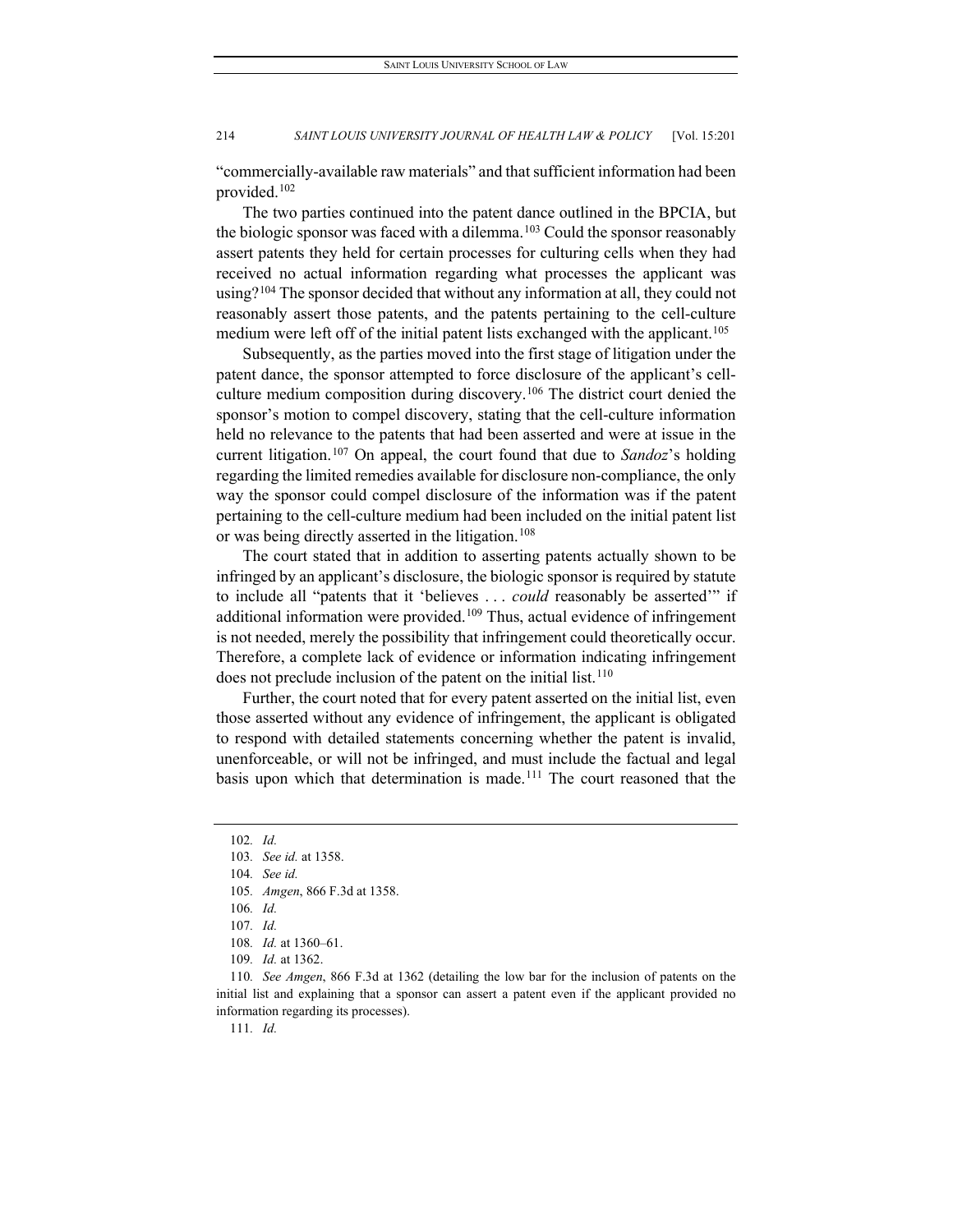additional disclosures required by these mandatory responses would allow a sponsor to gauge whether the listed patents could "reasonably be asserted" in truth before litigation was filed, and thus the "reasonableness" requirement of the statute would be met.[112](#page-15-0) However, because the patents concerning the cellculture medium were not asserted in the initial list of patents, the applicant had no such obligation to provide further disclosures, and the sponsor could not compel the disclosure after the fact.<sup>[113](#page-15-1)</sup>

#### V. CORRECTING THE FALLOUT FROM *SANDOZ* AND *AMGEN*

#### *A. The Disclosure Problem*

The holdings in *Sandoz* and *Amgen* have entrenched the problematic practices on both sides of the disclosure issue. Through *Sandoz*, participation in the patent dance is voluntary, with biosimilar applicants who push the legal envelope on disclosure not risking the validity of their products or claims but merely risking the advantages they gain from the BPCIA framework in controlling the scope and pace of the patent litigation. While this undoubtedly has value, that value must be weighed against the potential losses the applicant may face through possible disclosure of trade secrets regarding manufacturing processes. Thus, *Sandoz* works to push biosimilar applicants to withhold as much information as possible as they enter the initial steps of the patent dance.

On the opposite end, *Amgen* pushes the idea that if biologic sponsors wish to preserve their ability to assert their patent rights, they must be overzealous in asserting on the initial patent list any patent that may be even remotely related in the most tenuous manner to the biosimilar product, whether there is actual evidence of infringement or not. While the BPCIA still requires any such patent assertions to be reasonable[,114](#page-15-2) the court's interpretation of reasonable in *Amgen* appears to make this limit almost nonexistent.

The impact these two practices have on the framework of the BPCIA's patent dance is potentially catastrophic. Rather than provide the intended streamlined process to expeditiously resolve biosimilar patent issues,  $115$  the process has become an overly complex system mired down in superfluous arguments and litigation over unrelated patents, resulting in decreased followon biosimilar competition and innovation that fails to competitively lower drug prices or increase accessibility for patients.[116](#page-15-4) Both of these practices—that of applicants pushing the limit on minimally disclosing information regarding the manufacturing process and sponsors using a "kitchen sink" approach to include

<span id="page-15-0"></span><sup>112</sup>*. Id.*

<span id="page-15-1"></span><sup>113</sup>*. Id.* at 1361–62.

<span id="page-15-2"></span><sup>114.</sup> 42 U.S.C. § 262(l)(2)(A)(i).

<span id="page-15-3"></span><sup>115</sup>*. Hearing*, *supra* note 19.

<span id="page-15-4"></span><sup>116</sup>*. See* Heled, *supra* note 20, at 115–19.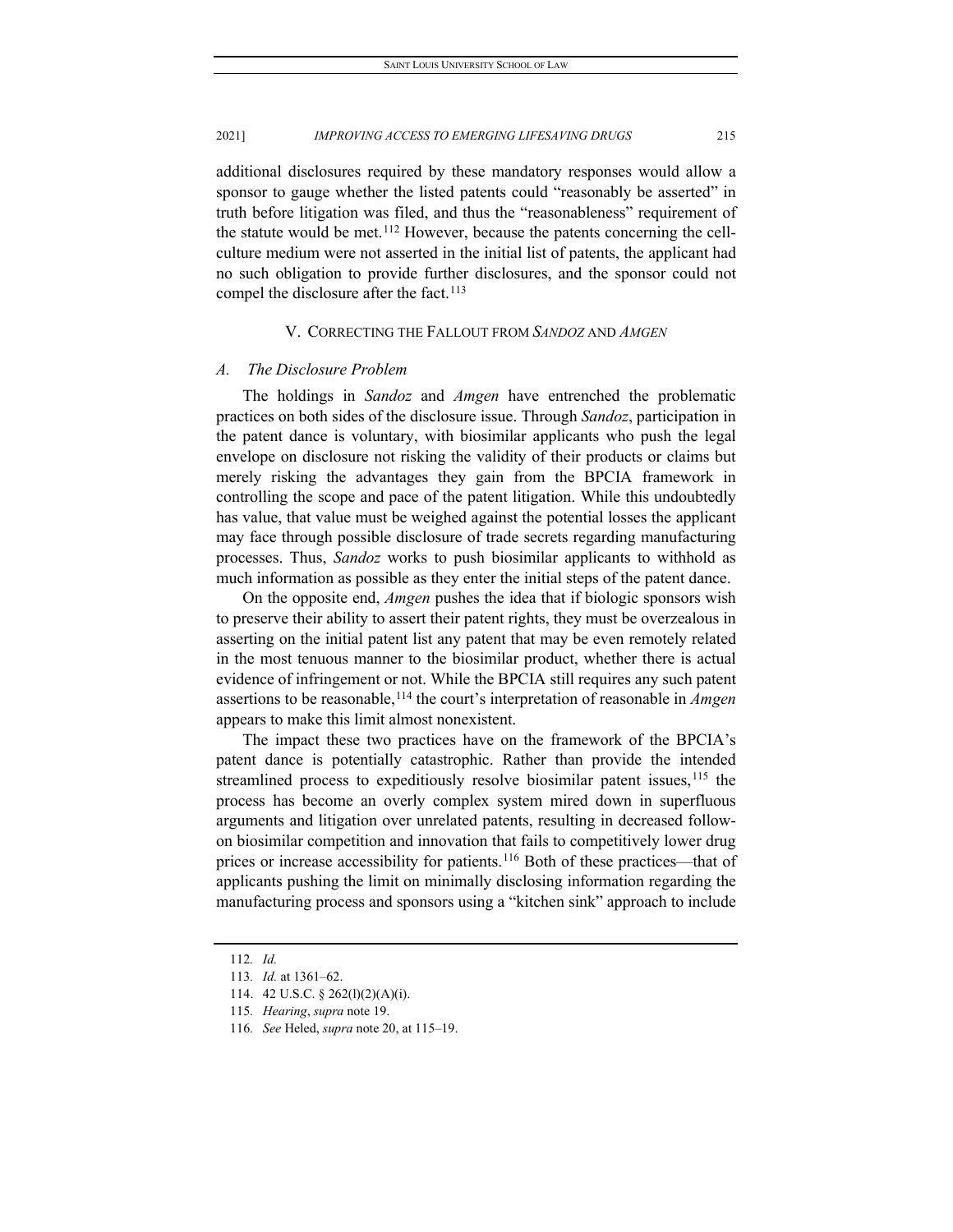every patent possible in the initial listing—need to be curtailed in order to move the BPCIA back toward its original goal.

#### *B. Adopting the Enablement Standard for Disclosures Within the BPCIA*

To achieve this goal, Section 262(l)(2)(A) needs to be amended to provide clear guidance to both the biosimilar applicant and the biologic sponsor on the degree of information required in the initial disclosure. To that end, I propose the BPCIA should adopt the previously discussed enablement standard already in use for patent applications—that is, the applicant would be required to disclose sufficient information regarding the manufacturing process to enable a person having ordinary skill in the field of biologic drug development to make and use the biologic product without undue experimentation.<sup>[117](#page-16-0)</sup> Under this proposal, the patent dance becomes more equitable, and the parties lose much of the incentive for unnecessary posturing and excessive litigation at the outset of the process, therefore bringing some much needed balance to follow-on competition. This, in turn, will increase the prospect of access to, and affordability of, critical biologic therapies for patients in need.

This proposal also offers four further advantages: (1) it allows sponsors to accurately assess which patents are at issue; (2) it provides courts with a readymade standard for implementation; (3) it equalizes the relationship between the parties engaging in the patent dance; and (4) it allows applicants to gauge any potential risk to trade secrets posed by the BPCIA disclosures. First, such a disclosure would enable the sponsor to assess more accurately which of their patents may in fact be infringed by the applicant's manufacturing and development processes. As the very purpose of the patent dance is ostensibly to provide an efficient pathway for the relevant parties to resolve this very question,<sup>[118](#page-16-1)</sup> the importance of this point cannot be overstated. An increase in clarity at the outset of the process regarding which patents are actually at issue will result in significant reductions in time and cost for both sides, and significant reductions of judicial cost, as the most tenuous and superfluous patent assertions are ruled out of the patent dance right from the beginning. With such a disclosure standard in place, the broad reading of what a sponsor may "reasonably" assert, adopted by the court in *Amgen,*[119](#page-16-2) would be unnecessary. The disclosure itself would narrow the reasonableness of "kitchen sink" assertions and lead to a more efficient process for all involved.

Second, the proposal provides courts with a ready-made standard. Issues of adequate disclosure are not new to patent law, and by adopting the enablement

<sup>117</sup>*. See supra* Section III.A.

<span id="page-16-2"></span><span id="page-16-1"></span><span id="page-16-0"></span><sup>118</sup>*. See* 42 U.S.C. § 262(l) (establishing the framework of the patent dance wherein every step is centered around resolving the fundamental question of potential patent infringement by the biosimilar product).

<sup>119.</sup> *Amgen Inc.*, 866 F.3d 1361–62.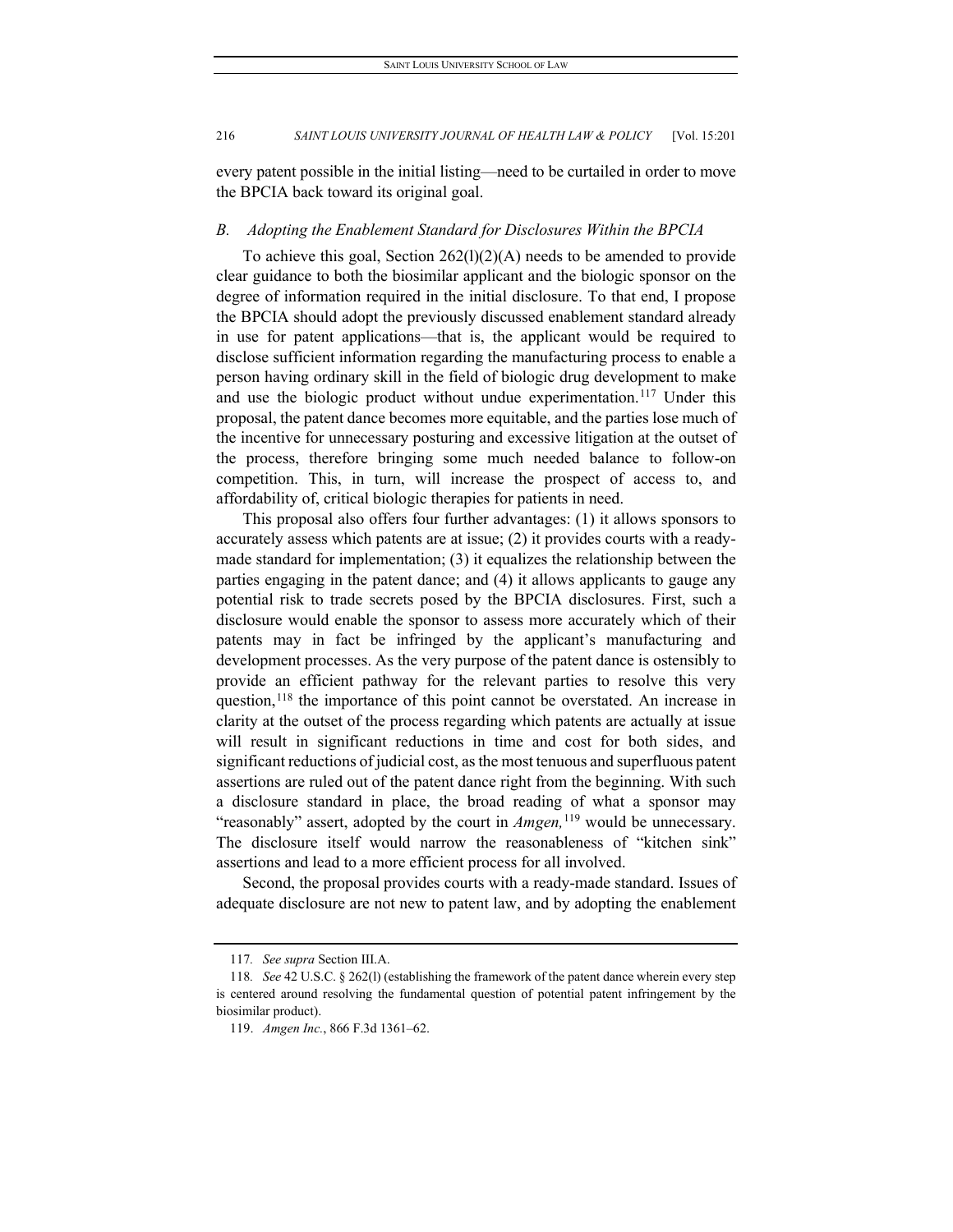standard here, Congress could allow courts to consider the vast backdrop of common law precedent in interpreting the enablement standard. Thus, courts would have a ready-made standard with which they are already familiar and that they could implement immediately.

Third, the proposal equalizes the relationship between the parties engaging in the patent dance. The enablement standard is at the heart of the disclosure requirement for the biologic sponsor to obtain the patent in the first place. This disclosure, as contained in the biologic sponsor's patent application, is not confidential but it is published by the U.S. Patent and Trademark Office eighteen months after the patent application is filed,<sup>[120](#page-17-0)</sup> making it available to the biosimilar applicant. By adopting the enablement standard within the BPCIA, the biosimilar applicant will merely be required to disclose to the sponsor the same degree of information that the applicant already has access to regarding the sponsor's processes. Any such disclosure would retain the same high level of confidentiality that currently exists within the BPCIA,<sup>[121](#page-17-1)</sup> but it would allow the two parties to enter the patent dance on more equal footing.

Finally, with a clear disclosure standard in place, biosimilar applicants would be able to gauge more accurately any potential risk to their trade secrets that the BPCIA disclosure would present. The standard would provide applicants a clear guideline regarding what information could be withheld and what information must be disclosed. Under *Sandoz*, applicants who decide that the advantages gained from the BPCIA framework are outweighed by any potential risk to their trade secrets may still opt-out of the patent dance and avoid the disclosure entirely, unless the disclosure is later obligated during a normal patent suit.

#### *C. Opposition to the Adoption of a Disclosure Standard*

Despite these benefits, biosimilar applicants are almost sure to oppose the adoption of such a standard. Many will likely argue that adopting the enablement standard within the BPCIA is unjustified and requires a degree of disclosure that is too high. For a patent applicant, the tradeoff and reward for this level of disclosure is the protection gained from the patent,<sup>[122](#page-17-2)</sup> making the disclosure worthwhile. However, for a biosimilar applicant, there is no such protection; they simply get to sell the biosimilar product.<sup>[123](#page-17-3)</sup> The disclosure requirement may then disincentivize drug makers from producing biosimilars, further exacerbating the current need for these critical drugs. However, through the BPCIA framework, biosimilar applicants may develop and gain approval for the

<sup>120.</sup> 35 U.S.C. § 122(b).

<sup>121.</sup> 42 U.S.C. § 262(l)(1).

<sup>122</sup>*. See* 35 U.S.C. §§ 101, 112.

<span id="page-17-3"></span><span id="page-17-2"></span><span id="page-17-1"></span><span id="page-17-0"></span><sup>123</sup>*. See* 42 U.S.C. § 262(k) (granting limited exclusivity rights for the first approved interchangeable biologic product, but no such rights for biosimilar products).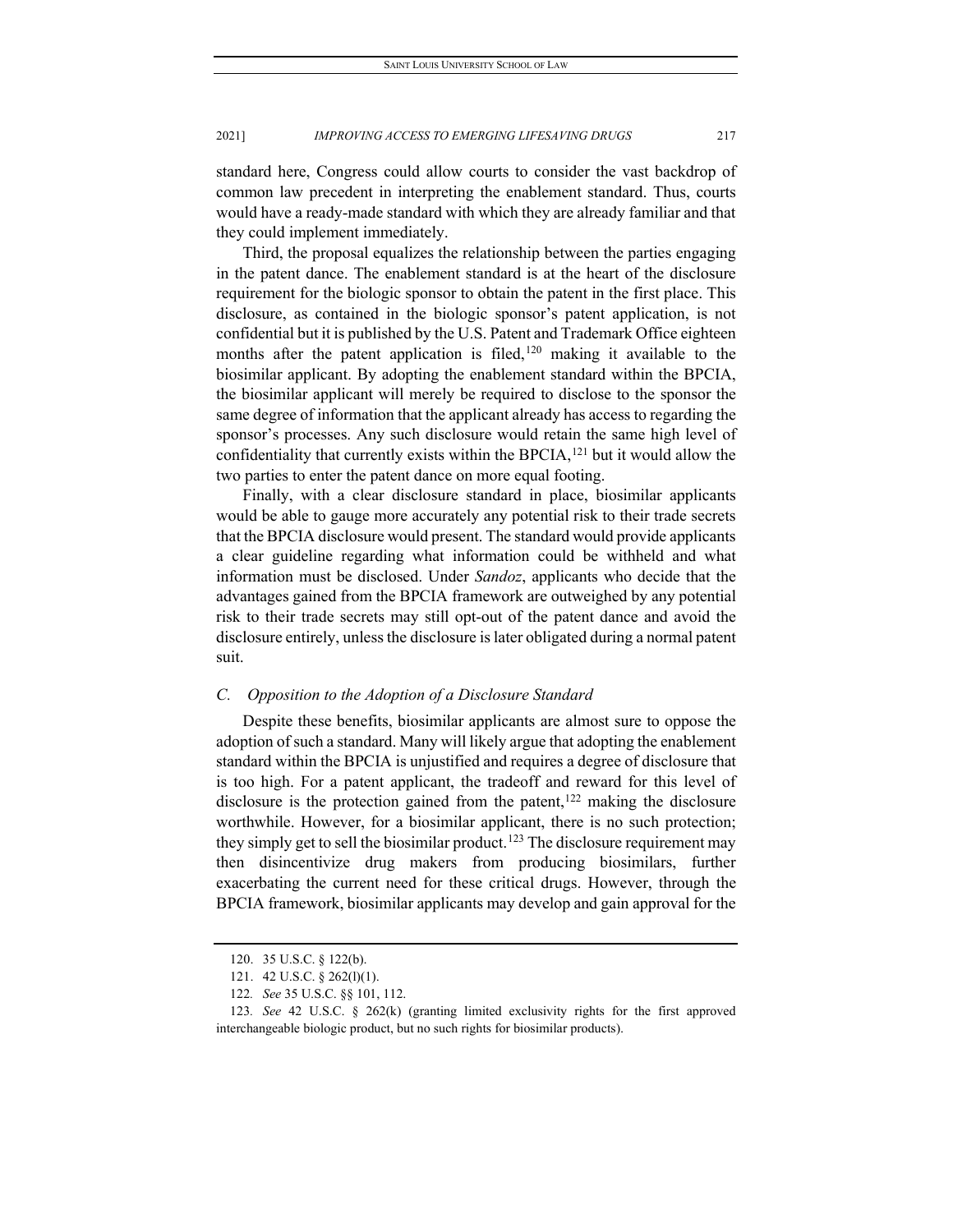biosimilar *during* the original biologic's period of patent protection.<sup>[124](#page-18-0)</sup> Thus, while the applicants are not granted the rights of exclusivity that come with a patent, they are allowed to infringe the patent rights of another in order to develop a competing drug. If we are to allow biosimilar makers to freely infringe on the patent protection of another for their own personal gain by developing a competing biosimilar, while having access to the biologic sponsor's disclosure of the sponsor's manufacturing process through their patent application, then it is not unreasonable that the biosimilar applicant be required to disclose the same degree of information to ensure that other patents the sponsor holds are not also being infringed without approval.

Opponents of the proposal are also likely to argue that adopting the enablement standard would constitute a substantial increase in the disclosure requirement that unjustly shifts the balance of the BPCIA toward the interests of the biologic sponsor. This may be true to a degree, insofar as adopting *any* standard would be an increase over the current state of *no* standard within the BPCIA, and any increase in burden on one party would inevitably shift the balance of interest. However, the current balance, with no disclosure standard whatsoever, likely was not Congress' original intention. The current state of the BPCIA, with no disclosure standard, a "kitchen sink" approach to the initial asserted patents suggested by *Amgen*, and the optional nature of participation confirmed in *Sandoz*, has created a cumbersome, inefficient process at direct odds with the original intent of Congress for the BPCIA. Adoption of the enablement standard, while shifting the balance of interest between the parties, would create a more efficient patent dispute resolution pathway that, on balance, would better further Congress' original intention of fostering more follow-on competition and improving access to lifesaving biologic therapies.

#### VI. CONCLUSION

The patent dance framework is a lengthy and complex process at the best of times. Unfortunately, due to ambiguities in the language of the statute that have led to counterproductive practices from biosimilar applicants and biologic sponsors at the very outset of the patent dance, the BPCIA has become overly burdensome and excessive. This, in turn, has led to the BPCIA being relatively ineffective in increasing the number of lifesaving biosimilars available to patients in the marketplace or in significantly lowering the extreme cost of these drugs.[125](#page-18-1)

<span id="page-18-0"></span><sup>124.</sup> Although the term of patent protection is twenty years, 35 U.S.C. § 154(a)(2), a follow-on biologic developer may submit an application to the FDA for a biosimilar product only four years after the original patented biologic product was first approved, 42 U.S.C. § 262(k)(7)(B), and can receive approval for the biosimilar product twelve years after the original biologic product was first approved, 42 U.S.C. § 262(k)(7)(A).

<span id="page-18-1"></span><sup>125.</sup> Heled, *supra* note 20.